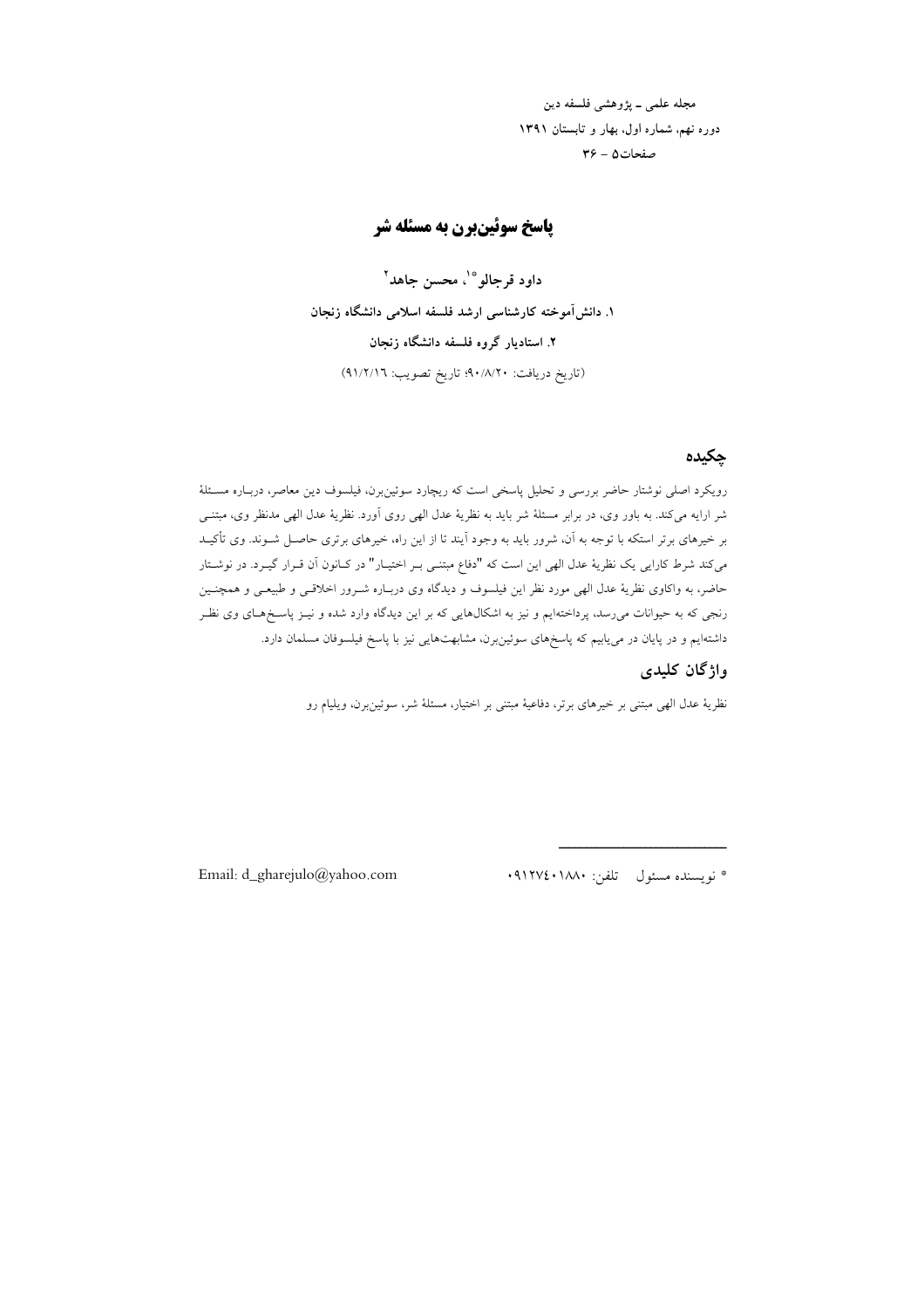مقدمه

مسئلهٔ شر از دیرباز توجه انسانها را به خود جلب کرده است. فیلسوفان و متکلمان، تقریرهای گوناگونی از مسئله شر ارایه نمودهاند که ذیل دو گـروه قـرار مـی گیرنــد: مسـئلهٔ منطقی شر و مسئله قرینهای شر. در مسئلهٔ منطقی شر ادعا میشورد کـه وجـود شـرور، بـه لحاظ منطقی با وجود خداوند ناسازگار است و در مسئله قرینهای، ادعا ایـن اسـت کـه بـا فرض وجود شرور، خداباوری نمیتواند معقول باشد. در مسئلهٔ قرینـهای شـر، شـرور بـه عنوان برهانی علیه وجود خدا در نظر گرفته میشوند. ویلیام رو، از برجستهترین طراحان مسئلهٔ قرینهای شر معتقد است مسئله منطقی شر به هیچ روی کارایی نـدارد و یـک ادعـای افراطی است و هیچ کس نتوانسته از طریق آن اثبات کند که وجـود خداونـد محـال اسـت (Rowe, 1996, p 10). طرفداران هر دو دیدگاه، چنین نتیجه گرفتهانـد کـه خـداباوران در اعتقادشان به خدایی که قادر مطلق، عالم مطلق و خیر محض است، به لحاظ عقلبی موجـه نیستند. مسئله شر از نگاه بسیاری از اندیشهوران به عنـوان چالشــی جــدی بــرای باورهــای دینی مطرح بوده و دستمایهای برای نقد عقلانیت باور به خدا از سو ملحـدین قـرار گرفتـه است تا آنجا که هانس کونگ، متأله آلمانی، یکبار ایـن مسـئله را «پناهگـاه الحـاد» ( .kung 1976, p 432) و در جایی دیگر نیز آن را «سنگ محک برای هر دین» خوانده است ( ,kung 1989, p 174). نخستین فردی که مسئله شر را به گونهای مدون تقریـر کـرد اپیکـور (-270 341. bc)، فیلسوف معروف یونانی بوده است که «هیوم استدلال وی را در کتـاب گفتگوهــا به کار گرفت؛ جان استوارت میل از آن دفاع نمود و برتراند راسل تقویتش کـرد و در قـرن اخیر نیز فیلسوفان ملحدی همچون آنتونی فلو، ویلیـام رو، مکــی و مایکــل مــارتین بــه آن توسل جستند. استدلال مورد نظر می کوشد تا نشان دهد که خداباوری با برخی شاکلههـای دنيا در تعارض است» (227 Everitt, 2004, p). جيمز اس اشـييگل، اسـتدلال اييكــور را از زبان لاكتانتيوس چنين بيان ميكند:

«یا خدا می خواهد شر را از میان بردارد و نمی تواند، یا می تواند و نمی خواهد، یــا آنکــه نه میخواهد و نه میتواند و یا آنکه هم میخواهد و هم میتواند. اگر میخواهـد و نمـی-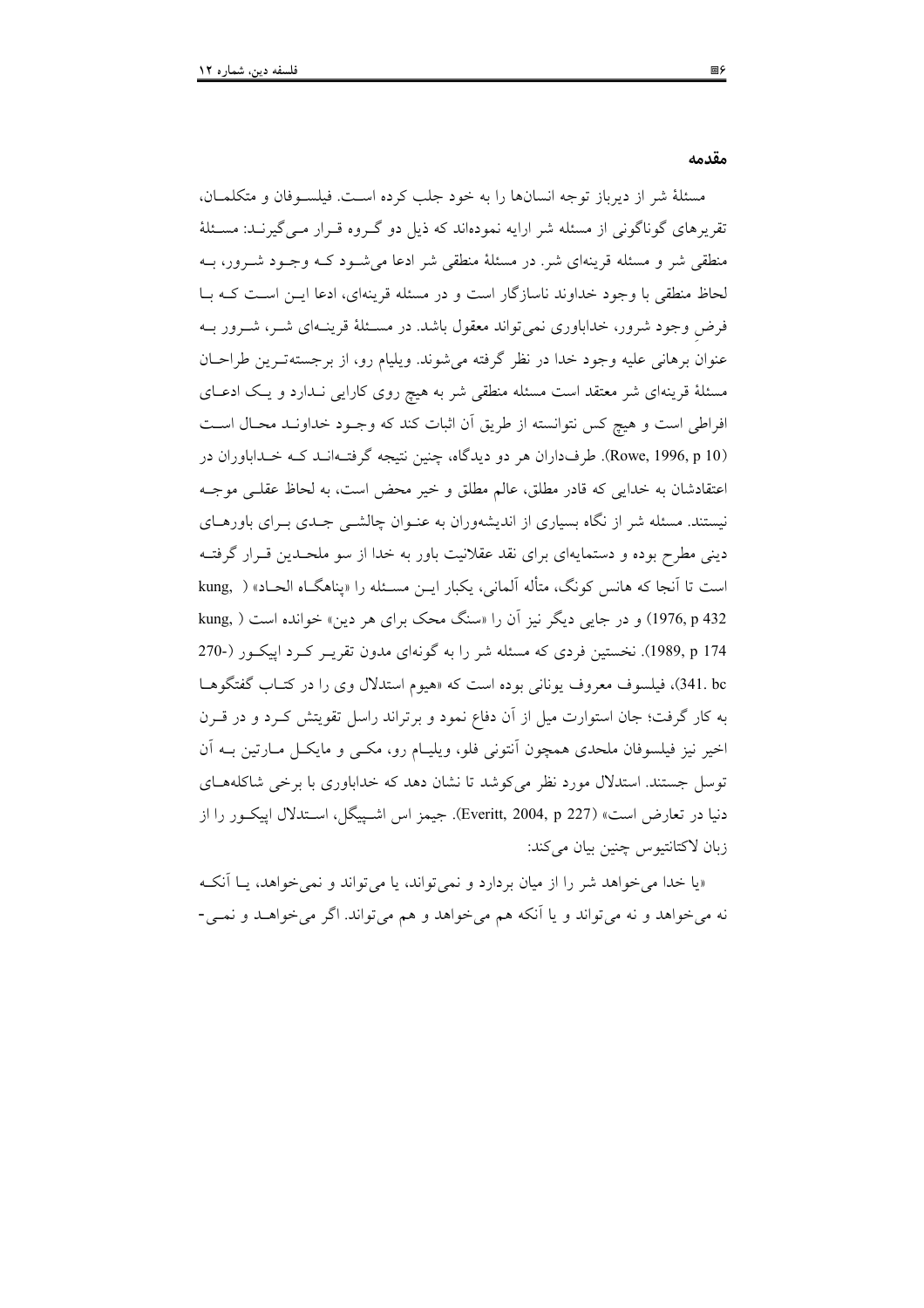تواند، در این صورت ناتوان است که این با تصور خدا ناسـازگار اسـت. اگـر قـادر اسـت شرور را از میان بردارد و نمیخواهد، در این صورت بدخواه است که ایــن نیــز بــا تصــور خداوند جور در نمي[يد. اگر خدا نه قادر بر اين كار باشد و نه آن را بخواهد، هــم بــدخواه خواهد بود و هم ناتوان که در این صورت، وی خدا نخواهد بود. اگر او، هم مـی خواهــد و هم قادر بر این امر باشد که تنها گزینهای است که با خداوند سازگار در میآید، بنـابراین از چه رو شرور وجود دارند و چرا او آنها را از بین نمی برد» (Spiegel, 2005, p 185).'

مقالهٔ حاضر در نگاه اول در صدد است نظریهٔ عدل الهی مورد نظر سوئین برن را معرفی کند؛ سپس مهمترین اشکال طرح شده بر نظریهٔ وی را که از سوی ویلیام رو بیان شده، ذکر نماید و پاسخ سوئینٖبرن به آن را بررسی کند. از سوی دیگر، به پاسخی که از جانب استفن ویکسترا و ویلیام آلستون به اشکال ویلیـام رو داده شـده، اشـاره مـی شـود و نقـدهایی کـه سوئين برن بر جوابيهٔ اين دو انديشمند ارايه شده بيان مي گردد. نوشتار حاضر در نگIه دوم، دیدگاههای سوئین برن در زمینه شرور اخلاقی و شرور طبیعی را می کاود و دیدگاههـای وی را در مسئلهٔ مرگ و نیز شروری که به حیوانات میرسـد بررسـی مـیکنـد. از ایــن طریــق دیدگاه یکی از متألهان متأخر و نامور روزگار معاصر معرفی و مورد نقد قرار می گیرد.

# وجود شرور در جهان و اقسام آن

پے گھان در جھان ما شرور مختلفے روی مے دھند. پرخے شرور گسترۂ وسیعے را شبامل میشوند و شمار زیادی از موجودات را به رنج دچار میکنند و برخی دیگر در دامنه بسـیار محدودی روی میدهند. بسیاری از فیلسوفان دین- که سوئین برن نیـز در شــمار آنهـا قــرار دارد ـ شرور را به دو دستهٔ عمده تقسیم میکنند (Swinburne, 2004, p 236).

الف. شرور اخلاقي؛

ب. شرور طبیعی؛

۱. دیوید هیوم در کتاب «گفتگوهایی درباب دین طبیعی» میگوید: «پرســش۵ـای قــدیمی اپیکــور هنــوز هــم بی جواب مانده است، آیا او می خواهد مانع شود و نمی تواند؟ پس ناتوان است. آیا می تواند، اما نمی خواهــد؟ پـس بدخواه است. آیا هم میخواهد و هم میتواند؟ در این صورت، شر از کجاست؟» (هیوم، ۲۰۰۷، ص۷٤).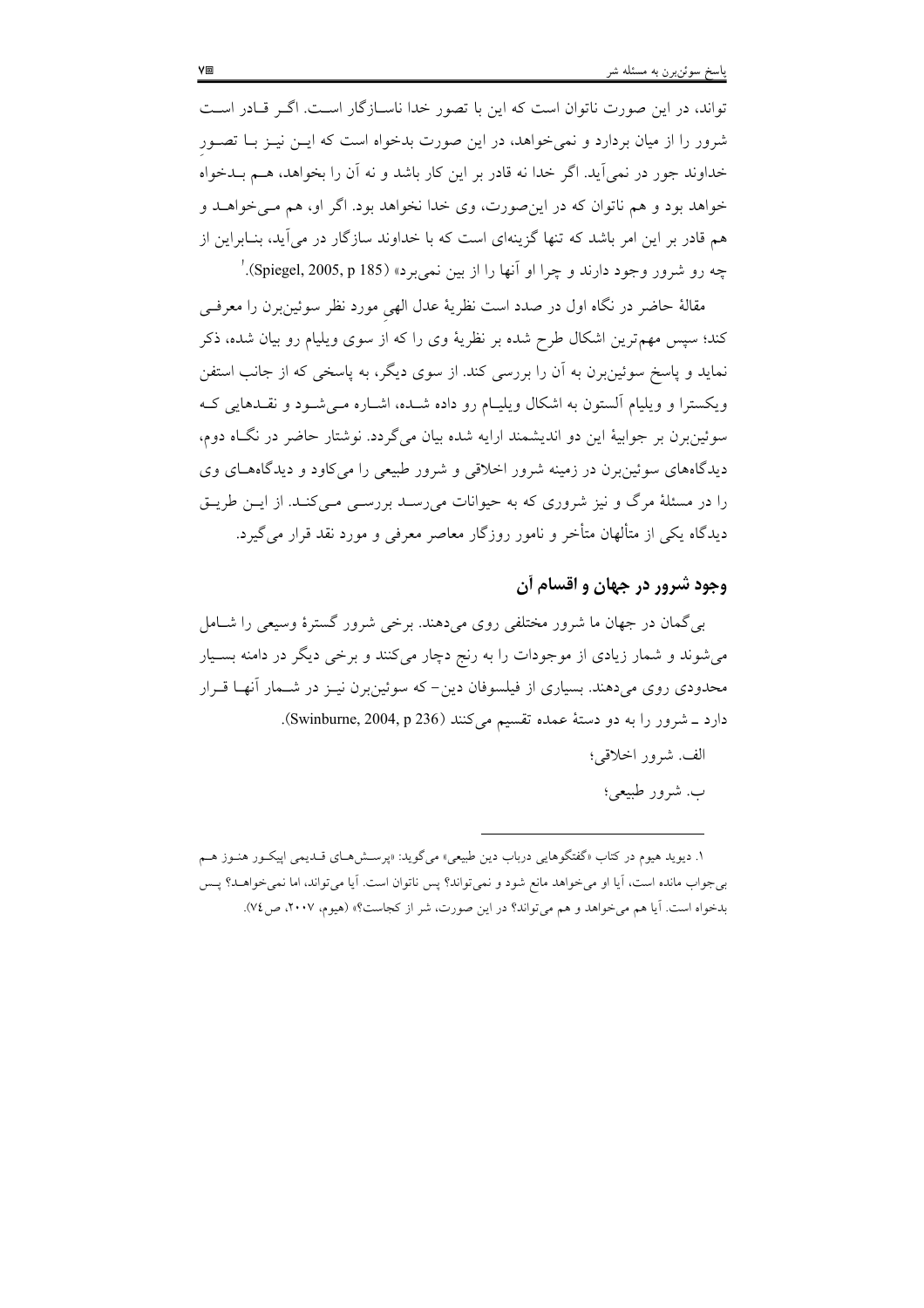شرور اخلاقی عبارتاند از خصوصیات نایسندِ اخلاقی و اعمال ناشایستی که انسـانهـا از روی قصد انجام میدهند. خصوصیاتی مانند: طمع و دروغگویی و اعمالی همچـون قتـل و دزدی. انسانها به خاطر اینکه این اعمـال را بـه اختیـار انجـام مـی دهنـد، در قبـال آنهـا مسئولاند. درد و رنجهای جسمانی ای که از عوامل طبیعی حاصل می آیند، در شمار شــرور طبیعی قرار می گیرند. از میان شرور طبیعی می توان به مواردی از این دست اشاره کرد: رنج شدید یا مرگی که ناشی از حوادثی همچون سیل، آتش سوزی و قحطی است یـا بــه دنبـال بیماریهایی مانند سرطان و ایدز پدید میآیند که با نقصهایی همچون نابینایی، ناشنوایی و عوارضي ديگر همراه است. اساساً سوئين برن تمام اوضاع و حالتهاي بدي` را كه عامدانه توسط انسان به وجود نیامدهاند و یا از روی بےمبالاتی او حاصل آمـدهانـد، شـر طبیعـی میداند (Swinburne, 2003, p 4). وی تصریح میکند رنجی که به حیواناتی کـه بـه لحـاظ زیستی پیشرفته هستند، میرسد نیز در زمـرهٔ شـرور طبیعـی یـا اخلاقـی جـای مـی&یرنـد (Swinburne, 2003, p 5) به گمان سوئين برن در مواقعي كه فعل تعمدي انسان موجب وارد آمدن رنج فیزیکی میشود، ما با <sup>(</sup>نشر مرکب<sup>››</sup> روبهرو هستیم (سوئین,برن، ۱۳۸۱، ص۱٦۲-۱٦٣). زیرا از ابتلای به درد و رنج جسمانی(شر طبیعی) و نیز شر اخلاقیای که موجـد آن است، تشکیل شده است. بیش ترین میزان شری که در جهان بروز و ظهور دارد همــان شــر اخلاقي است. هيوم مي گويد:

"بزرگ ترين دشمن انسان، خود انسان است. ظلم، بي عدالتي، توهين، خشونت، خيانت و کلاهبرداری. انسانها با این مسایل متقابلاً همدیگر را عذاب میدهند و جامعهای که خود شكل داده بودند، از بين مي برند" (Hume, 2007, p 60).

از آنجا که سوئین برن فیلسوفی خداباور است و از سوی دیگر، به وجود اقسام مختلـف و فراوانی از شرور در صحنهٔ عالم معترف است، در مقام اندیشمندی موحد در پی دفاع از خداباوري بومي آيد.

## خدا از ديدگاه سوئينبرن

وی همچون بسیاری از معتقدان به ادیان ابراهیمی، خداونــد را متصــف بــه صــفاتی مطلــق

1. bad states of affairs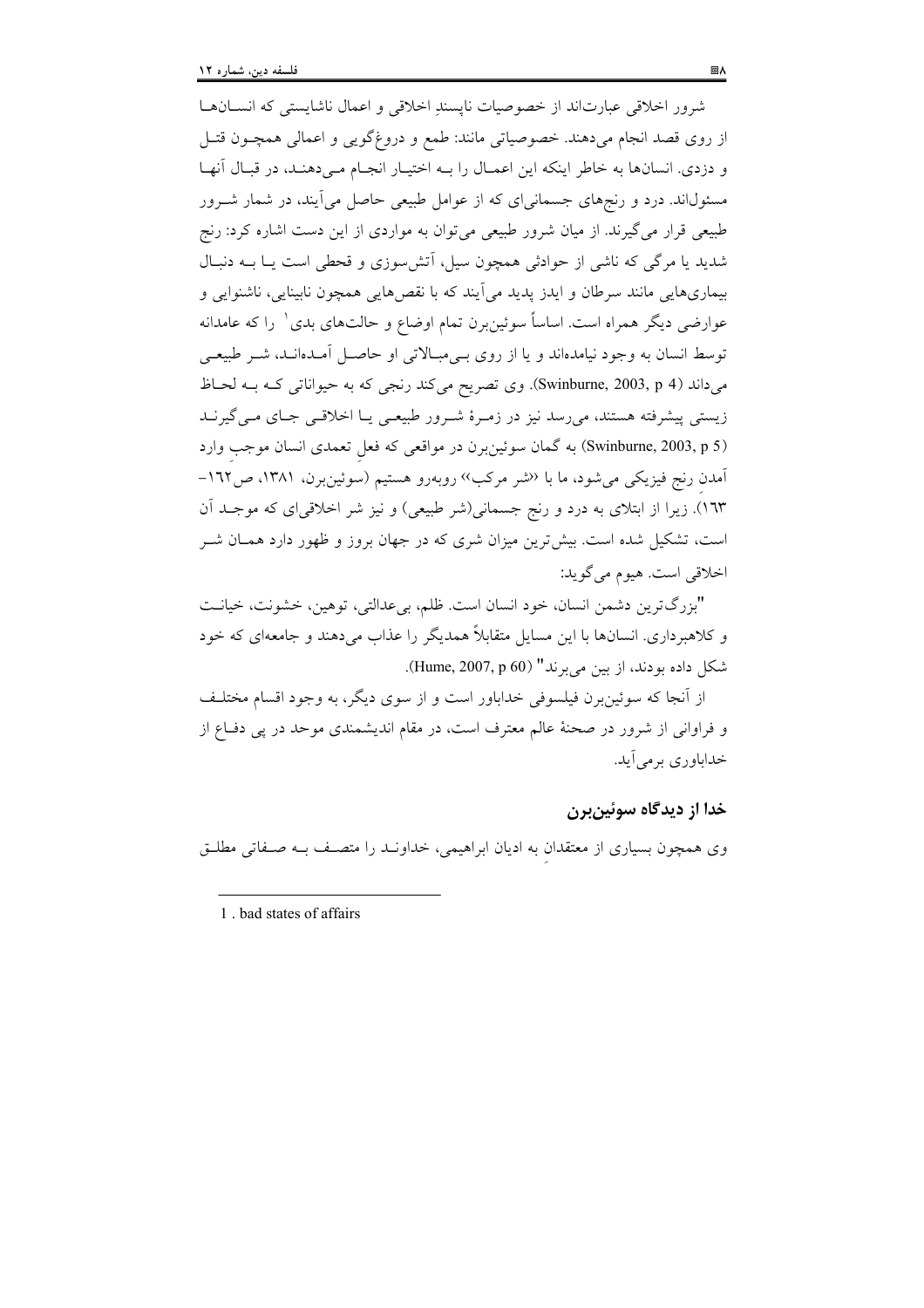مي داند: «به نظر من خداوند متصف به صفات مطلقي است همچون: كـاملاً ازلـي و ابــدي، قادر مطلق، عالم مطلق، خالق، علت مبقيهٔ عــالم و خيــر محـض» (Swinburne, 2003, p 3). تحلیلی که وی از قدرت مطلق ارایه میدهد به این صورت است کـه موجـود قـادر مطلـق می تواند هر عملی را که به لحاظ منطقی منجر به تناقض نشود انجام دهد؛ برای مثال، چنین موجودي نمي تواند دايرهٔ مربع بيافريند و يا در يک لحظـه، انســاني را، هــم بيافرينــد و هــم معدوم کند ولی می تواند روی کرهٔ زمین را با آب بیوشاند و ستارگان را از میان بـردارد. در تحليل علم مطلق نيز بر اين عقيده است كه موجود عالم مطلق فقط به أنجه كـه بـه لحـاظ منطقی ممکن باشد، می تواند علم بیابد؛ چنین موجودی به همهٔ اعمالی که در گذشته روی داده و یا در حال روی دادن است و یا می توانست روی دهد علم دارد و در قبال حـوادث آینده فقط به رویدادهایی می تواند علم یابد که وقوع آنها از پیش متعین شده باشد<sup>\</sup> و خــدا خودش اینگونه خواسته و علم مطلق الهی خدشه نمی پذیرد. سرانجام، تحلیل وی از خیــر محض بودن خداوند این است که موجود خیر محض، اعمال نیک فراوانی انجام می دهد اما عمل ناپسند و بد از او صادر نمیشود. وی معتقد است در مورد خداوند نمی توان گفت که او بهترین کار را انجام می دهد؛ زیرا در مورد موجودات ممکن و ناقص الوجود که گزینههـا محدود است، گزینهای را که بهترین می ْنماید برگزیده می شود اما در مورد خداوند گزینهها نامحدود است و ما به خاطر نقص در ادراکمان از تشخیص گزینه بهترین، ناتوان میمانیم؛ فرض کنید خداوند جهانی بیافریند که فاعلهای خوبی در آن باشند. در این حالت می تـوان ینداشت که جهانی دیگر خلق شود که یک فاعل خوب، بیش تر داشته باشد و الی آخر. پس براي خداوند جهاني كه بهترين جهان ممكن باشد معنا ندارد(Swinburne, 2003, p 9). اين گونه نگرشی که او به «خیریت خداوند» دارد، انتظار آدمی را از نحوه و چگونگی حـوادث و امور عالم تعدیل میکند. این دیدگاه سوئین برن با اندیشـههـای متکلمـان و فیلسـوفان و

۱. این دیدگاه سوئین برن به Open theism معروف است. بر طبق این دیدگاه، خدا بـه انســانهــا اختیــاری اعطا کرده است که آنها هر چه خواستند انجام دهند و خدا در قبال اعمــالی کــه انســان۱مـا در زمــان آینــده انجــام خواهند داد هیچ علمی ندارد، مگر آنکه بروز نتایجی خاص از سوی آنهـا، از قبــل مشـخص شــده باشــد، و خــدا خودش خواسته که اینگونه باشد و این امر، هیچ خدشهای به علم مطلق الهی وارد نمیآورد.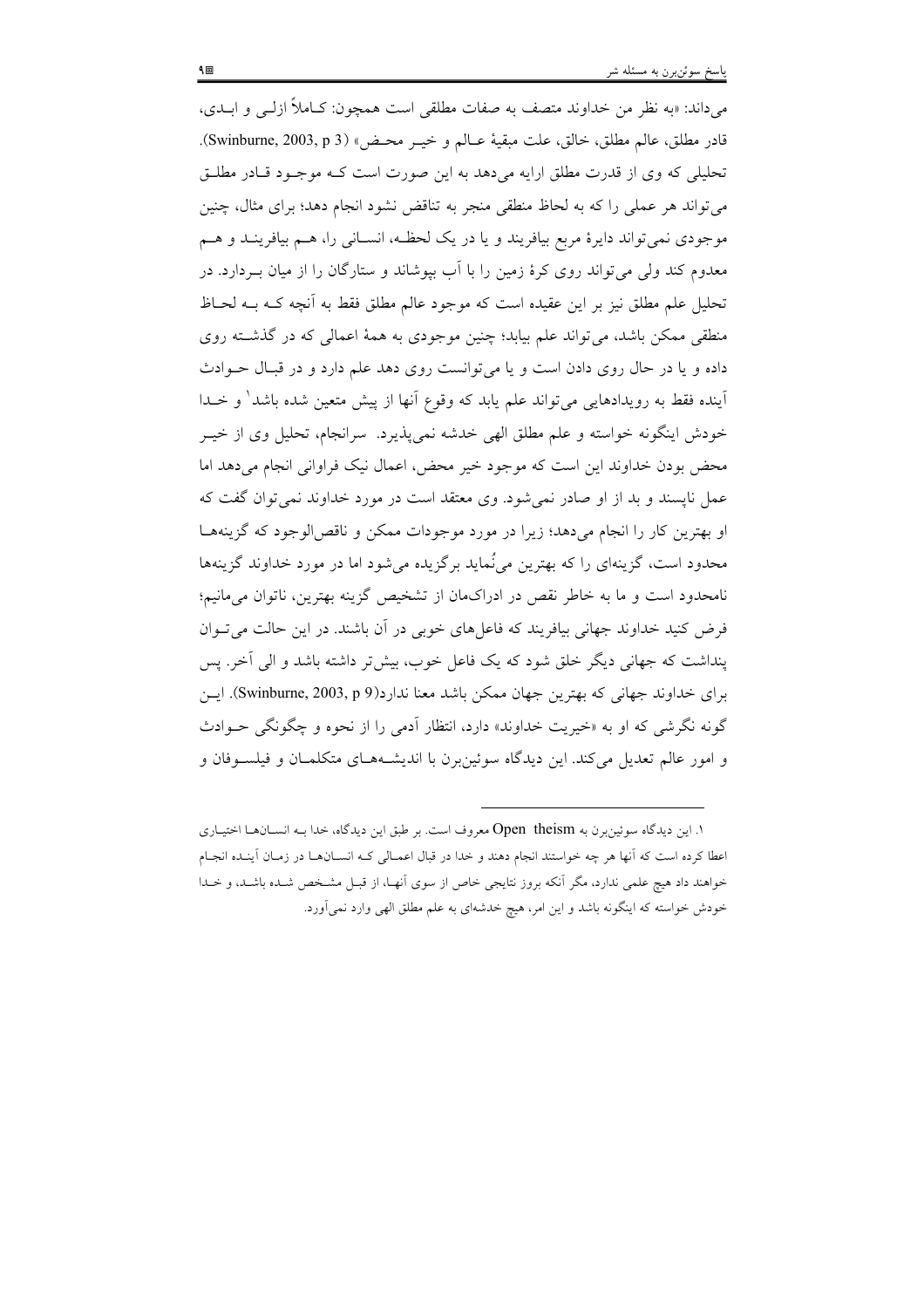عارفان مسلمان که نظام جهان را نظام احسن میدانند فاصله می گیرد (شیرازی، ۱٤۱۰، ج۷، ص١٠٨-١١٨) و خودِ سوئينِبرن تأكيد ميكند كه اين ديدگاه او مخالف ديدگاه لايبنيتس و موافق با ديدگاه آكويناس است (Swinburne, 2003, p 8).

# طرح مسئله شر

سوئين برن مسئله شري را كه از سوى ملحدان، عليه وجود خـدا اقامــه مــي شــود، بــه ايــن صورت بيان مي كند:

١. اگر خدايي باشد، در آن صورت وي قادر مطلق و خير علي الاطلاق است؛

٢. موجودي كه خير على الاطلاق است \_ اگر بتواند \_ اجازه نمى دهد هيچگوف حالت اخلاقاً بدي وقوع يابد′؛

> ۳. موجود قادر مطلق میتواند از وقوع همهٔ حالات اخلاقاً بد جلوگیری کند؛ ٤. حداقل یک حالت اخلاقاً بد وجود دارد؛

> > \* بنايراين: خدايي وجود ندارد (Swinburne, 2003, p 7).

وي مي گويد مقدمهٔ اول و چهارم جاي بحثي ندارد؛ زيرا مقدمهٔ اول، بيانگر اعتقاد مؤمنــان به ادیان ابراهیمی است و مقدمهٔ چهارم نیز حقیقتی بدیهی را بیان میکند و معتقـد اسـت کـه باید در باب مقدمهٔ دوم بحث کرد و بحث در مورد آن، موجب ورود بــه دادبــاوری مـــ شــود (Swinburne, 2003, p 8). بایــد یــاداَور شــویم کــه در برابـر مسـئلهٔ منطقــی و قرینــهای شــر، خداباوران نیز ابزارهایی در دست داشتهاند که با توسل به آنها در پی این بودهاند که از اعتقـاد خود به خدا دفاع کنند که عبارتاند از نظریهٔ عدل الهی و دفاعیـه کـه در ذیـل توضـیحی در زمینه این دو ارایه می شود و سیس به دیدگاه سوئین برن در اینباره اشاره می کنیم.

١. سوئينبرن در پاسخ به مسئله شر، با ردّ مقدمه دوم ميگويد: هميشه اين چنين نيست كه سـبب بـه وجـود آمدن حالتِ بدی شدن و یا اجازه دادن به وقوع چنین حالتی، فعل بدی باشد؛ زیرا ممکن است تنهـا راه بــرای بــه وجود اَوردن یک حالت خوب، اَن باشد که اول اجازه دهیم تا حالت بـدی روی دهــد مــثلاً بــرای تــرمیم دنــدان کودک لازم است پدر و مادرش او را نزد دندانپزشک ببرند و اجازه دهند کـه او دردی را متحمـل شــود. پــس از نظر سوئين برن مقدمه دوم خطاست (Swinburne, 2003, p 10).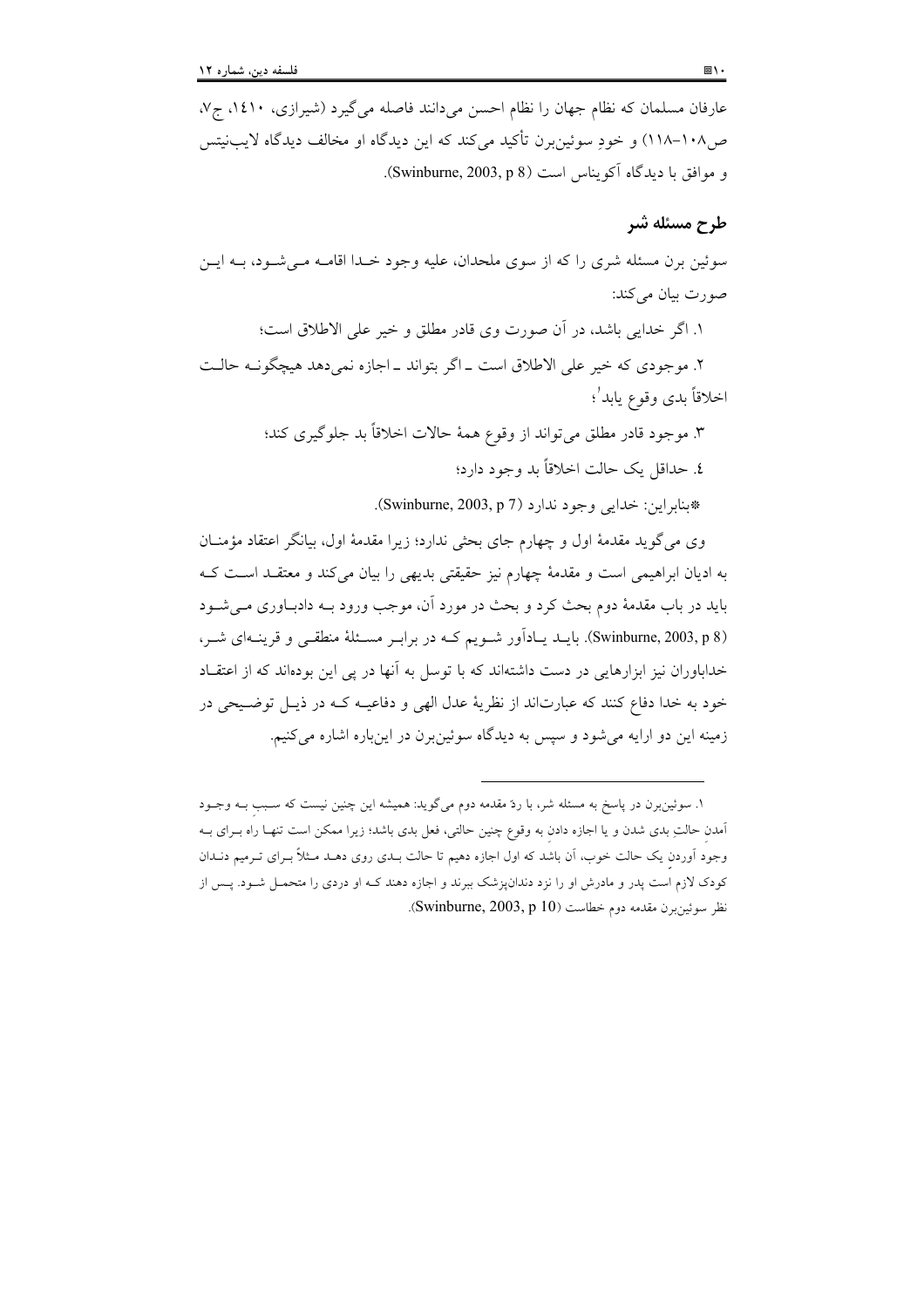### نظرية عدل الهي و دفاعيه

در یک تقسیمبندی کلی، پاسخهای گوناگون خداباوران به مسئلهٔ شر را می توان به دو دسته تقسیم کرد: ۱. دفاعیه <sup>۱</sup> که برای نشان دادن ناکارآمدی تقریر مسئلهٔ شر به کار مــیرود و در یی آن است تا نشان دهد برهانی که مبتنی بر مسئلهٔ شر است، دارای چه اشکالهایی است؛ ٢. نظريهٔ عدل الهي ` كه در آن كوشش بر اين است تــا ياســخي معقــول و مقبــول بــه ايــن پرسش ارایه شود که «چرا خداوند وجود شرور مختلف را روا میدارد؟»؛ به سخن دیگـر، نظرية عدل الهي در يي توجيه تجويز شرور از جانب خداوند است ( ,wainwraight, 1999  $(n 195 - 196)$ 

به اعتقاد سوئين برن أدميان روزگار ما به هر ترتيب، بايد به نظريــهٔ عــدل الهــي متوســل شوند تا از این راه بتوانند از عقاید دینی خود که در رأس آنها اعتقاد به وجود خداوند قــرار دارد، دفاع كنند(3 wainwright, 1999, p). در ديدگاه وي نظريهٔ عدل الهـي اعــم از دفاعيــه است و دفاعیه در دل نظریهٔ عدل الهی جای میگیرد. البته وی تأکیـد مـیکنـد کـه بهتـرین دفاعیهای که تا کنون در مقابل مسئلهٔ شر ارایه شده، همان «دفاع مبتنی براختیـار» اسـت کـه در دورهٔ معاصر توسط یلنتینگا<sup>۳</sup> مطـرح شــده اســت (Swinburne, 1992, p 203). در ادامــه خواهیم دید که هستهٔ مرکزی نظریهٔ عدل الهی مدنظر سوئین برن را دفاعیهٔ مبتنی بـر اختیـار تشکیل میدهد و با بررسی دیدگاه وی آشکار خواهد شد که هر جا نظریهٔ عدل الهی طرح می شود، در درون خود دفاعیهٔ مبتنی بر اختیار را نیز به همراه دارد.

## نظریهٔ عدل الهی مبتنی بر خیرهای برتر

نظرية عدل الهي مورد اعتقاد سوئين برن، «نظرية عدل الهي مبتنى بر خيرهـاى برتــر» ٔ اســت که با توجه به این نظریه، شرور به وقوع می پیوندند تا از این راه خیرهـای برتـری حاصـل

- 1. Defense
- 2. Theodicy
- 3. Plantinga
- 4. Theodicy of the Greater goods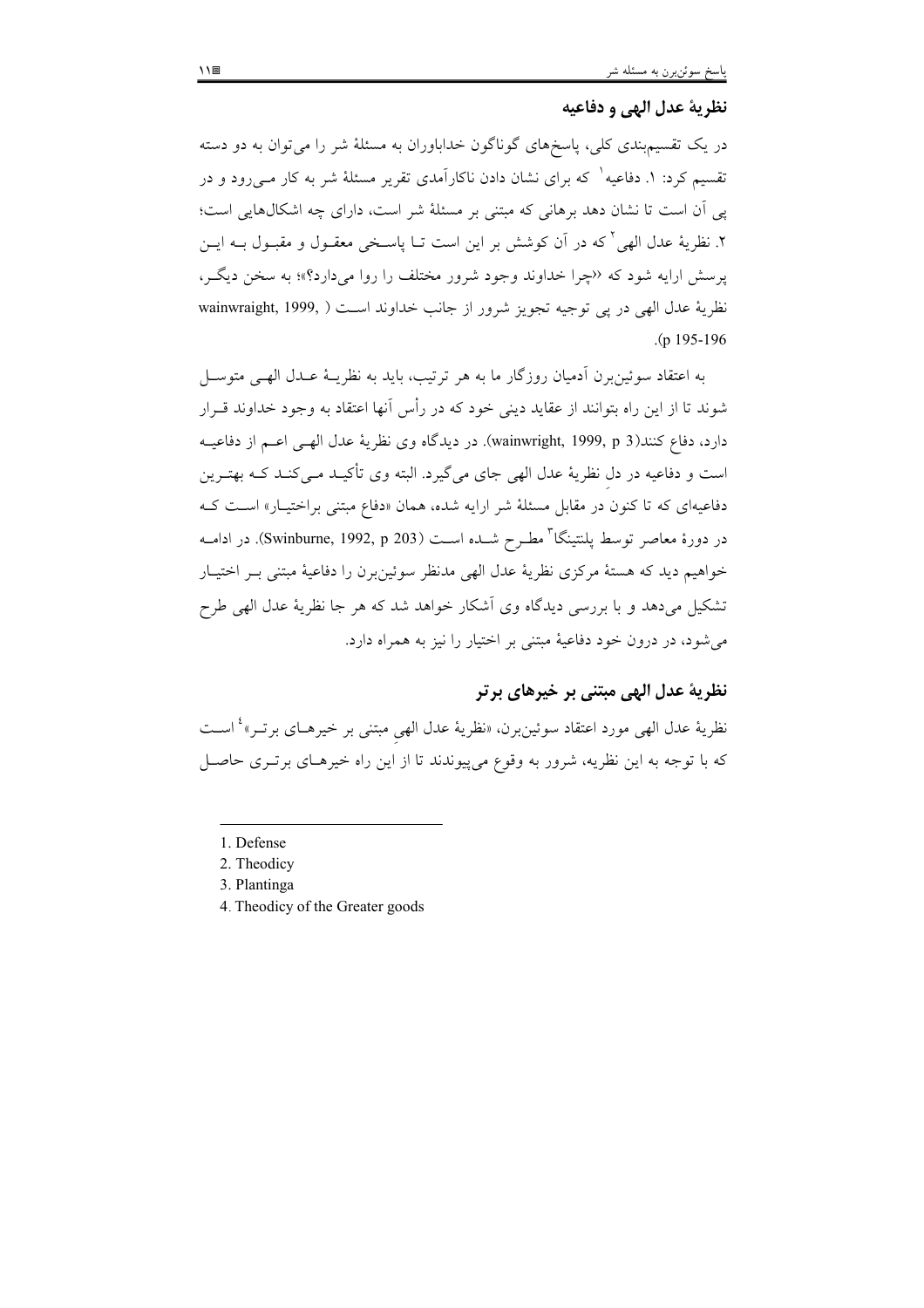آيند. اين نظريه، با اندكي تفاوت، بي سابقه نيست. بسياري از متفكران، بر اين انديشه صـحه گذاشتهاند که شرور لازمهٔ خیراتاند و شرور باید باشند تا خیرها بـه دسـت أینـد و بـاقی بمانند. این اندیشه را می توان تا روزگار رواقیان در یونان باستان یـبی گرفـت. خروسـیپوس معتقد بود خوبیها بدون بدیها نمیتوانند وجود داشته باشند، به طوری که اگر یک را از میان بردارید، هر دو از میـان برداشــته مــی شــوند (کایلســتون، ج۱، ۱۳۸۸، ص۱٤٤٧) ْ. سوئين برن دربارهٔ اينکه خداي خير محض چگونه و به چه کيفيتي مي تواند وقوع شــرور را اجازه دهد، چنين مي گويد:

اگر خدایی که خیر محض است اجازه دهد حالت بـدی همچــون E روی دهــد، در آن صورت:

١. او بايد اين حق را داشته باشد كه اجازه دهد تا اين حالت بد (يا حـالتي هـمرتبـه بـا آن) , وی دهد؛

۲. اجازهٔ وقوع E تنها راه اخلاقاً محتملی باشد که میشود از طریــق آن، حالــتِ خــوبی همچون G حاصل آيد.

۳. خدا هر کار دیگری را که بشود از طریق آن، G را به دست آورد، انجام می دهد.

٤. ارزشی که در تجویز E می شود انتظارش را داشت، مثبت اسـت؛ یعنـی مـی|رزد کـه اجازهٔ وقوع ابتدایی شر داده شود (Swinburne, 2003, P3).

وي در مقالهٔ «چند طريقهٔ اصلي دربارهٔ نظريهٔ عدل الهي»<sup>۲</sup> مي گويد مــن مــي پــذيرم کــه موجود قادر مطلق می تواند از وقوع هر گونه حالت بدی که به لحـاظ منطقـبی امتنــاع از آن ممکن است، جلوگیری کند ولی نمی پذیرم موجودی که خیر محض است، نیز همین کار را برگزیند. موجودی که خیر محض است اگر اجازه دهــد حالــت بــدی روی دهــد، در ایــن صورت وي بايد اين حق را داشته باشد كه اجازه وقوع آن حالت بد را بدهد. او داشتن اين

١. براي آگاهي بيشتر بنگريد بـه: شـهيد مطهـري (١٣٧٦)، درس٥هـاي الهيـات شـفا، ج٣، چـاپ اول، تهـران: انتشارات حكمت، ص ١٨١.

2. Some major strands of theodicy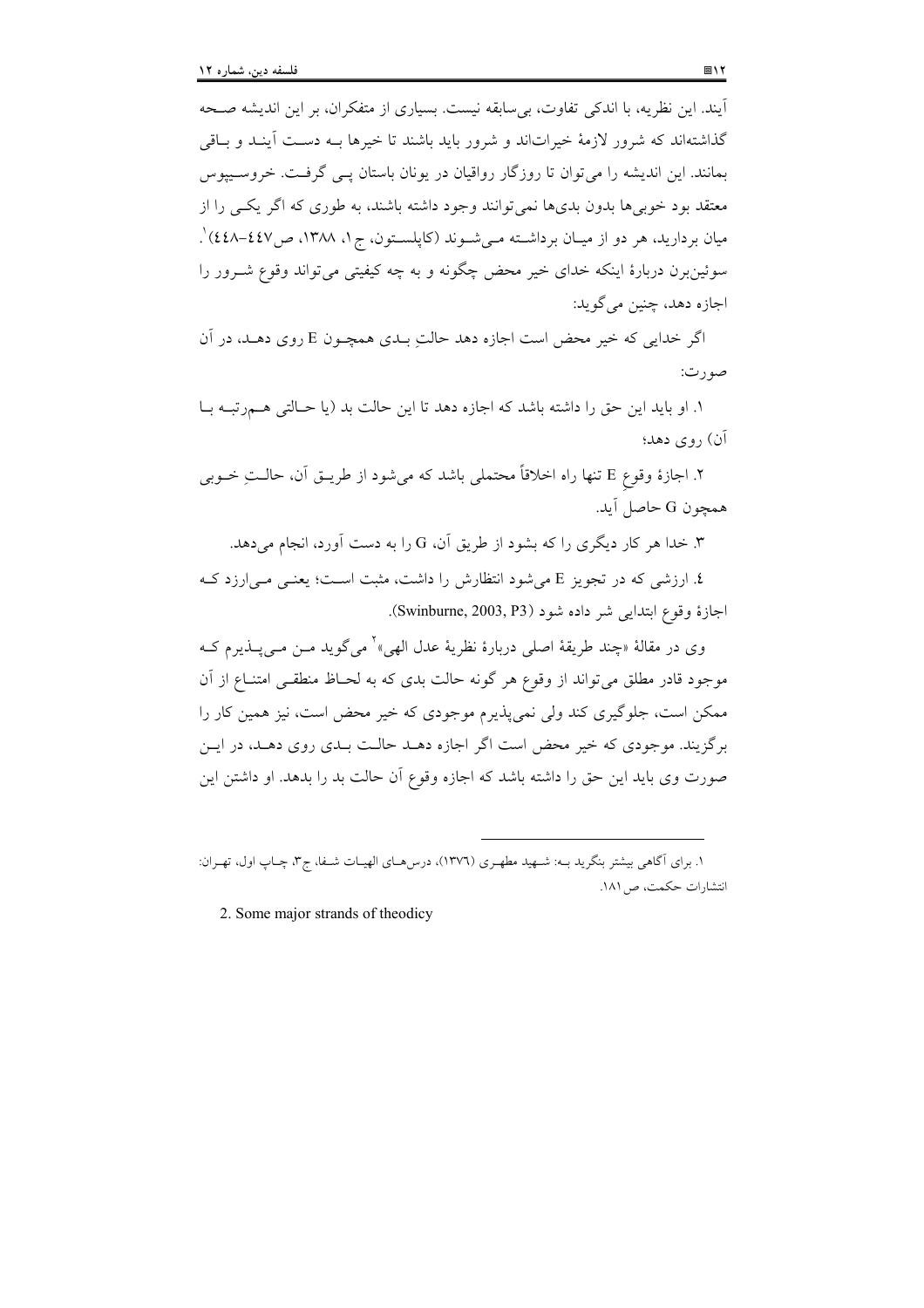حق را خیلی مهم میداند و در اینباره میگوید من نمی تـوانم، یعنـی ایــن حــق را نــدارم، رنجی بر شما وارد اَورم هرچند خیری در پس خود نیز بیاورد، مگر اینکه نسبت خاصی بــا شما داشته باشم؛ مثلاً از والدین شما باشم. خدا این حق را دارد کــه بــرای حصــول خیــری بر تر اجازه دهد تا نخست شروری برای مدتی معین و به میزانی خـاص بـرای انســانهــا و حيوانات روي دهد (Swinburne, 1996, p 30). به اعتقاد سوئين برن، مقدمهٔ دوم مسئله شـر باید تغییر کند و به جای آن، عبارت زیر نوشته شود:

«موجود خير محض هرگز اجازهٔ وقوع حالتِ اخلاقاً بــدي را نمــي،دهــد، مگــر بخــاطر حصول خيرهايي برتر» (Swinburne, 1996, p 30).

با توجه به اين نوع نظريهٔ عدل الهي، وجود اوليهٔ شرور بـراي حصـول خيرهـاي برتـر، ضروری است. به سخن دیگر، وجود شرور واسطهای ضروری برای حصول خیرهایی برتر هستند. جان هيک ٰ درباره نظريهٔ عدل الهي مطرح شـده از جانـب سـوئين بـرن مـي گويـد: «نظرية عدل الهي اي كه سوئين برن ملتزم به أن شده است، يك نظرية غايت شناسـانه اسـت؛ زیرا در سخن وی، شروری که اکنون حضور دارند، منجر خواهند شد تا در آینده خیرهایی حاصل آیند و وقوع شرور از طریق استناد به خیرهای برتری توجیه می شوند که متعاقبـاً در خواهند رسید» (Hick, 2000, p 57). با ذکر دیدگاه جان هیک، مقدمهای فراهم می شود تـا اشكال مهمى را كه بر نظريهٔ عدل الهى سوئين برن مطرح شده است، بيان كنيم.

### اشکال ویلیام رو`

هر دیدگاهی ممکن است با اشکالهایی گوناگونی روب درو شـود کـه در ایــن میــان برخــی اشکالها دقیقتر و یاسخ گویی به آنها دشوارتر است. در باب دیدگاه سوئین برن نیز اشکال ویلیام رو اشکال دشوار به شمار می آید که به شرح زیر است.

ويليام رو در مقالهاي تحت عنوان «شر و فرضيهٔ خداباورانه» آاستدلال معروفي را به اين

<sup>1.</sup> John Hick

<sup>2.</sup> William Rowe

<sup>3.</sup> Evil and the theistic hypothesis: a response to wykstra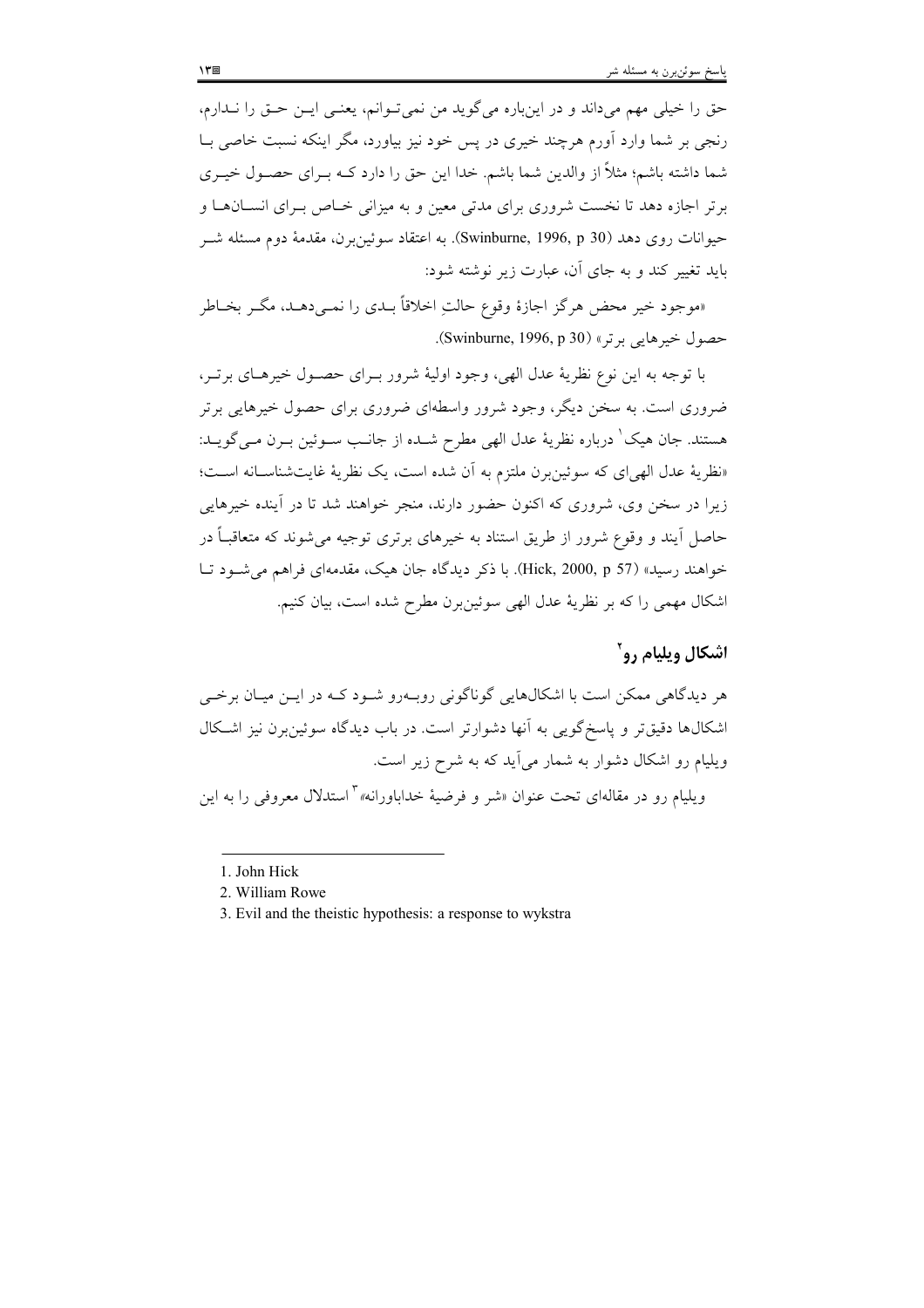صورت مطرح میکند: «از آنجایی که ما در پس حالات بدی که هم اکنون و هر موقع دیگر روی میدهند/ دادهاند، حالات خیری را نمیبینیم، از اینررو به صورت معقــولی مــیتــوانیم نتيجه بگيريم كه چنين حالات خيري وجود ندارند» (Rowe, 1984, p 96). در اين عبـارت، مقصود اصلي متوجه نقص و خلل معرفتي انسانهاست و از آنجايي كه انسانها به حـالات خیر دسترسی معرفتی ندارند، هیچ کس حق سخن گفتن از آن حالات را نـدارد و سـکوت بهترین کار است. این نحوهٔ استدلال<sub>ی</sub> که ویلیام رو پیش می:هد، به قاعدهٔ «نم<sub>حی</sub>بیـنم، پــس نيست» ْ، معروف شده است. با توجه به اين قاعده، ما در همهٔ زمانها وقتى در يى چيــزى میگردیم و در شرایطی خاص آن را نمییابیم، به صورت معقولی میتوانیم نتیجـه بگیــریم كه أن چيز، وجود ندارد. در باب نظريهٔ عدل الهي مطرح شــده از جانــب ســوئين بــرن نيــز همین اشکال جاری است. ملحد می گوید فردی که اکنون دچار حالت بدی است، فقط درد را می پابد و خیری نمی بیند؛ پس نمی توان سخن از خیری به میـان آورد کــه خــود را از مــا نهان داشته است. شما چگونه می توانید دم از خیری بزنید که وجود ندارد؟

## ياسخ سوئين برن

سوئین برن در برابر قابل اشکالی که مطرح شد، به «اصـل آســان(بـاوری»<sup>۲</sup> ملتــزم مــی گــردد. نخست ، توضیح مختصری در باب اصل مذکور ارایه می۵هیم و سپس به کاربرد آن در این اشکال می پر دازیم. سوئین برن در کتاب «وجود خداوند» اصل آسانباوری را چنین تعریـف می کند:

به نظر من این اصل، اصل عقلانی است که (در صورت فقدان ملاحظاتی خـاص) اگــر (به نحو معرفتشناختی) اینگونه به نظر یک فاعـل خـاص برسـد کـه X حاضـر اسـت (و ویژ گے هــاى خاصــى دارد)، آنگــاه X احتمــالاً حاضــر اســت (و أن ویژ گــى هــا را دارد) (Swinburne, 2004, p 303).

در دیدگاه سوئینبرن اصل پیش گفته، اصل بنیادینی است که اعتقادهـای مــا را توجیــه

<sup>1.</sup> Noseeum

<sup>2.</sup> The principle of credulity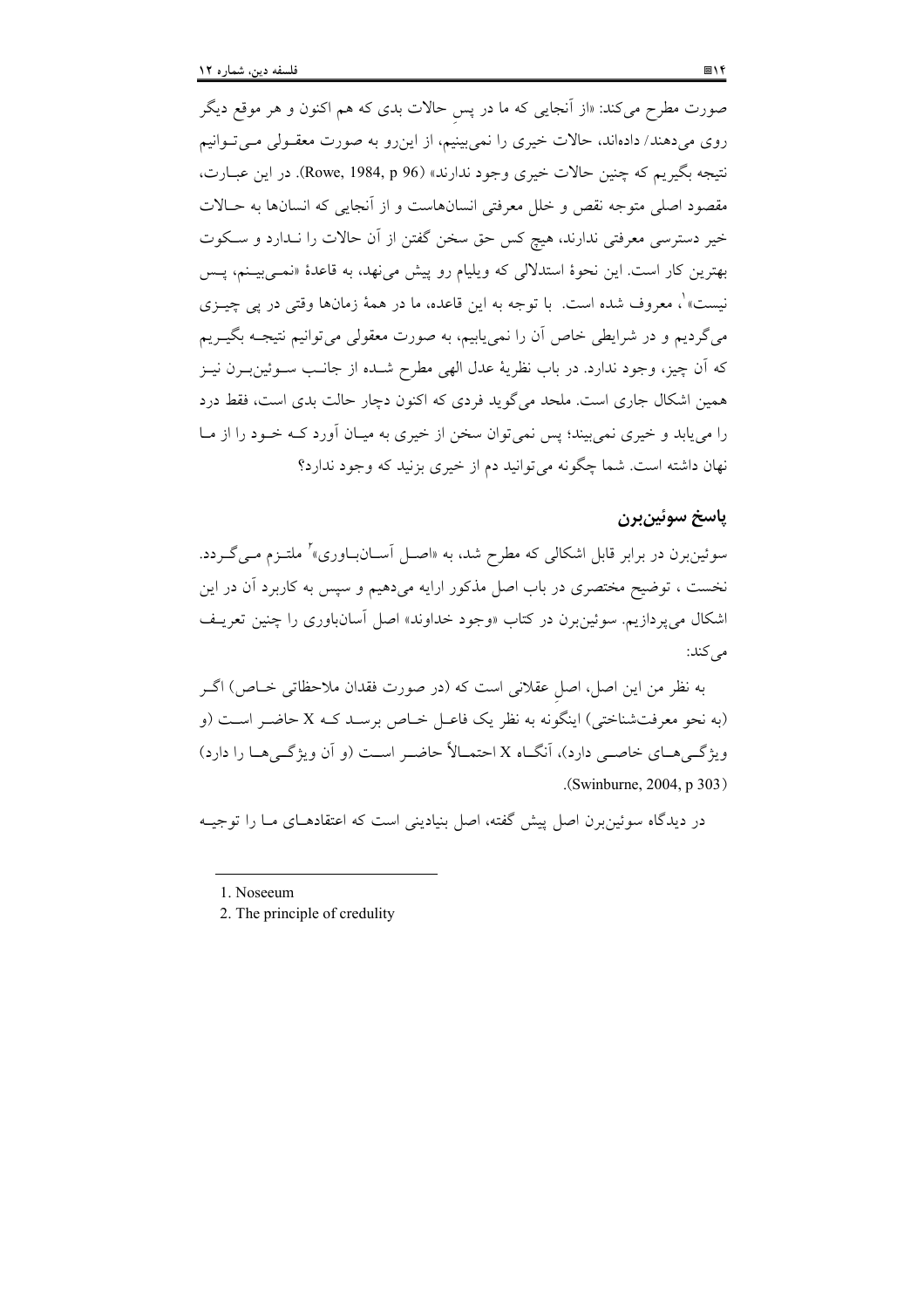می کند؛ برای مثال، اگر فردی به ما بگوید پرندهای دیده است، معمولا ما نیز مـی پــذیریم آن پرندهای که وی دیده و دربارهاش سخن میگوید، واقعاً وجـود داشــته اســت. هنگــامی کــه شخص خاصی به نظرش میرسد که چیزی وجود دارد، آنگاه میگـوییم اگـر ملاحظـات و شواهدي خاص، أن را ردّ نكنند، أن مورد احتمالاً وجود دارد (Swinburne, 2003, p 20).

باید یادآور شویم که در حقیقت سوئین برن اصل آسانباوری را، در باب توجیهِ باور بـه وجود خدا و یا حقیقتی ماورای طبیعی از راه تجربهٔ دینی بیان کرده و در اینجا آن را تعمیم می دهد تا از آن برای تبیین مشکل شر استفاده کند. با توجه به این اصل، هر وقت چیـزی احساس شود و دلایلی قوی برای عدم اعتقاد به آن وجود نداشته باشد، باید بگوییم آن چیز احتمالاً وجود دارد و در این موارد، می بینیم که بی|ختیار متمایل به چنـین بـاوری هســتیم؛ البته اگر دلیلی نداشته باشیم. این حقیقتی است که در هر شخص معقـولی مـی بینـیم. نکتـهٔ قابل ذکر آن است که اصل آسان باوری تنها در ادراکات حسبی جاری و ساری نیست، بلکه در حوزههای معرفتی ای مانند اخلاق، ریاضیات و منطق نیز صدق می کند. اگـر قـرار باشــد همهٔ باورهای ما توسط باورهای دیگری توجیه شـوند، در حـالی کـه خـود آن باورهــا نیــز موجه نشدهاند و به نوبهٔ خود نیازمند این هستند که باورهای دیگری آنها را توجیه نماینــد، در این صورت هیچ باوری موجه نخواهد شد. سوئین برن در مقام پاسخگویی بـه اشکال مذکور و با متوسل شدن به اصل آسانباوری و تقویت آن از راه استقرا، میگویـد مـا می توانیم خود را در هر دو سوی منازعه مورد نظر – نـزاع فـرد ملحـد و فـرد خـداباور در مسئلهٔ شر– قرار دهیم. اگر فرد خداباور چنین به نظرش برسد که حضـور خداونـد را درک می کند و واقعاً احساس می کند که خدایی هست و براهین مطرح شده از جانب افراد ملحـد نیز وی را از اعتقاد به وجود خدا منصـرف نسـازند، در ایــن صــورت وی بایــد بــه وجــود خداوند معتقد شود و در نتیجه، جهانی را که تحت حاکمیت او می بیند، حکمتوار خواهد یافت و معتقد به این خواهد شد که در ورای حالتهای بدی که روی می دهند، حالتهای خيږي در خواهند رسيد. از سويې ديگر، فرد ديگر مې تواند بگويد اگر خدايې كه خداباوران از آن دم می زنند وجود داشت، در آن صورت او باید حالتهای بد را از میان برمی داشت، اما به هر دلیلی بر نداشته است. بنابراین آن خدایی که ایـن خــداباوران مــی گوینــد، وجــود ندارد و اگر وجود دارد، دست کم متصف به آن اوصافی که میگویند، نیست. احساس فرد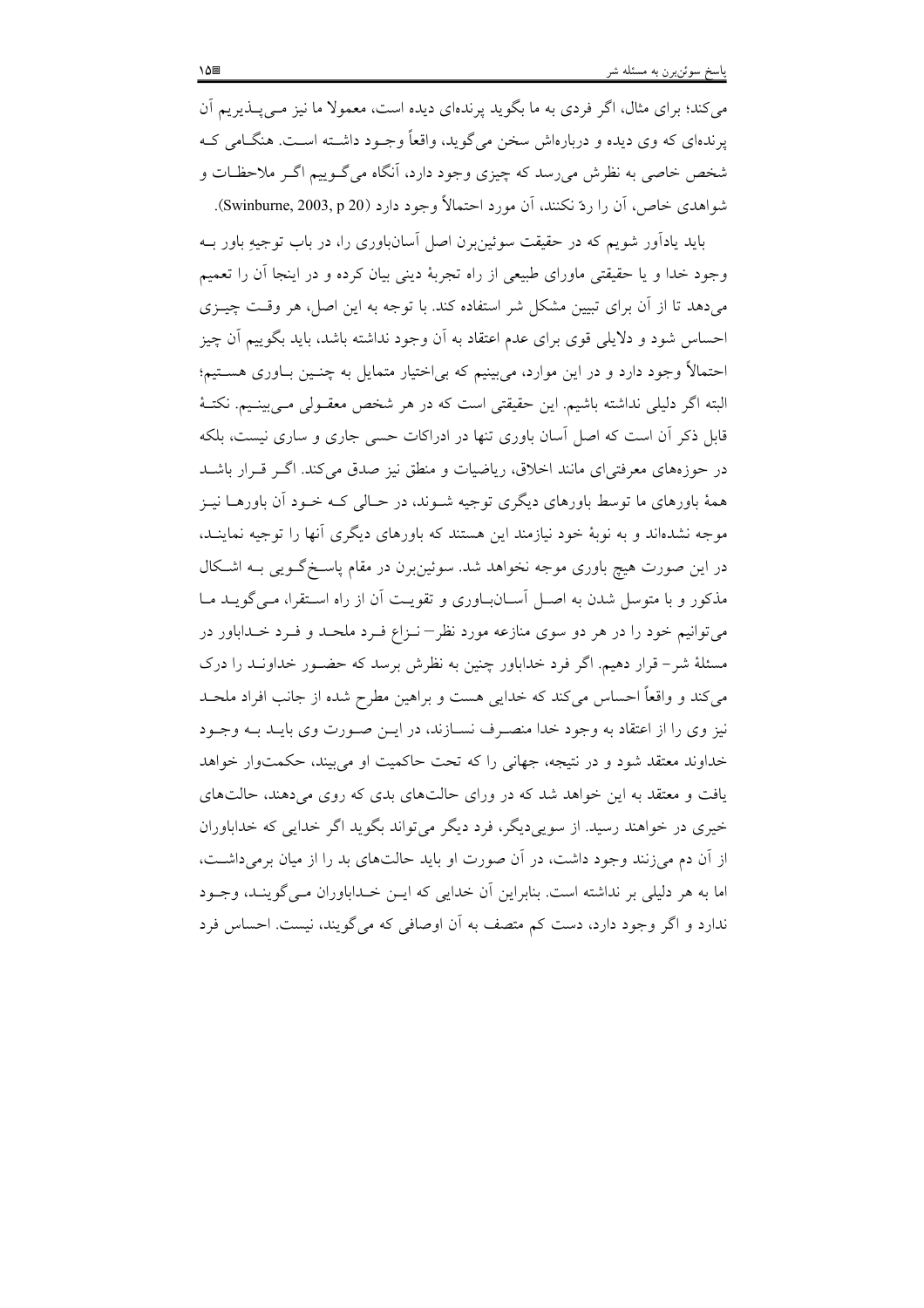مورد نظر با توجه به این موارد، این است که خدایی وجود ندارد امـا بایـد توجـه داشـت، فردی که در پی نفی مدعاست، فقط موقعی در سخن خویش موجه خواهد بود که بر عـدم وجود خدا دلایل موثقی ارایه دهد'. هر دو طرف نزاع، اعتقادی را برگزیدهاند و بــر اعتقــاد خود ایستادهاند، مگر آنکه دلیل مخالفی<sup>۲</sup> از جانب یکی، عقیــدهٔ طــرف دیگــر را رد کنــد و طرف مقابل نية بيبذيرد كيه عقيدهاش اشتباه بيوده است (Swinburne, 2003, p 22). سوئین برن در تقویت دیدگاه خداباوری دربارهٔ اصل آسانباوری، در کتاب «عقبل و ایمــان» می گوید اصل آسانباوری از سویی مبتنی بر استقراء نیز است و ما در خیلی از مواقع شــاهد اّن بودهایم که در پـس حالـتهـاي بـدي کـه روي مـيدهنـد، خيرهـايي رُخ مـي گشـايند (Swinburne, 2003, p 55). مشاهده موارد گذشته، دستاویزی برای فرد مؤمن به می گیرد تبا معتقد شود که حتماً در ورای حالتهای بد، خیرهایی نهفته است. اما می توان ایــن پرســش را مطرح کرد که در قبال موارد آینده چگونه می توان این استقرا را تعمیم داد؟ از کجا معلوم در موارد گذشته نیز همواره در یی حالتهای بد، خیرهای برتری بروز یافته است؟<sup>۳</sup>

# ياسخ ويكسترا<sup>؛</sup> و ألستون ° به ويليام رو

ویکسترا اشکال ویلیام رو را پاسخ داده و آن را، صورت کامل و اصلاح شدهٔ اصـل آســان-باوری سوئین برن میداند. آلستون نیز سخنانی دارد که مشابه حرفهای ویکسترا است. راه-

2. counter-evidence

- ۳. سوئین برن در کتابش به صورت مبسوط اشکال ویلیام رو را بررسی و آن را رد میکند، ولی ویلیام رو –تـا آنجا که نگارنده بررسی کرده ــ در مقام دفاع از دیدگاه خود در برابر سوئین برن، پاسخی ارائه نداده است.
	- 4. Stephen John Wykstra
	- 5. William Alston

ا . سوئین برن در کتاب «وجود خدا» می گوید: توجه داشته باشید که بیان اصل بدین صورت است کـه اینکـه وجود اشیا اثباتاً چگونه به نظر میرسند، دلیل بـر چگـونگی وجـود اَنهاسـت، ولـی اینکـه اشـیا چگونــه بــه نظـر نمی٫رسند، چیزی را اثبات نمیکند. اگر به نظر برسد که میزی در اتاق و یا تندیســی در بــاغ وجــود دارد، احتمــالاً واقعیت نیز همین است. ولی اگر به نظر برسد که میزی در اتاق وجود ندارد، این امر فقط در صورتی دلیل وجـود نداشتن میز در اتاق است که من دلایلی موجه داشته باشم بر این که همه جای اتـاق را دیـدهام... و اگــر میــزی در آنجا وجود داشت، به رويت من مي رسيد (Swinburne, 2004, p 304).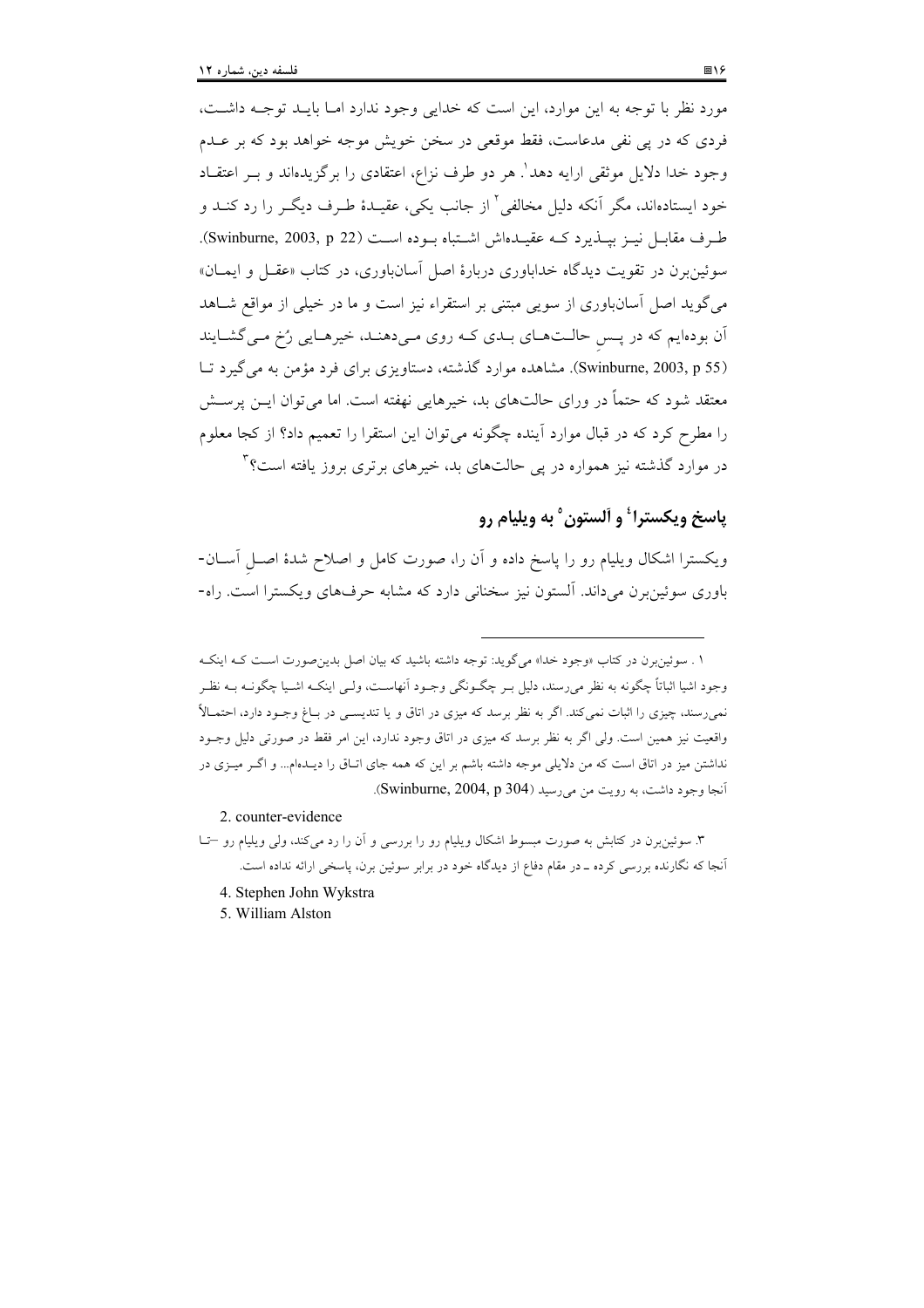حل وی به این شکل است که اگر خدایی باشد، در آن صورت وی برتر از آن است که بـه ادراک درأيد و ما انسانها به خاطر ناقصالوجود بودن و محدوديت در معرفت، هـيچگـاه نمی توانیم با قطعیت تمام بگوییم در پـی حالـتِ بـدی کـه اکنـون روی داده، خیـر برتـری حاصل خواهد شد يا نخواهد شد (ديدگاه حاضر مورد تصديق ويليام ألستون نيـز هســت). به سخن دیگر، ما نمی توانیم نه در جایگاه نفی قرار بگیریم، و نه در جایگاه قبـول بایســتیم. راهحل وي به قاعدهٔ CORNEA' معروف است. سخن اصلي اين قاعده به اين شرح است:

بر پایهٔ موقعیت درک شدهٔ S، فرد H فقط در صورتی می تواند ادعا کند ‹‹به نظر می رسد که p،> که برای فردِ H معقول باشد که با فرض قوای شناختی وی و کاربردش از ایـن قـوا، اگر p صادق نبود، موقعیت S متفاوت از آن حالتی می شد که برای وی قابل تشخیص باشد  $(Swinburne, 2005, p 25)$ 

بر طبق این قاعده، ما فقط وقتی می توانیم به صورت موجه بگوییم «به نظر می رسد ک p» که برای عدم اعتقاد به آن، دلیلی نداشته باشیم؛ زیرا در آن صورت، آن موقعیتهای بـه مشاهده درآمده با آن خصوصیات خود، ما را به چیزی غیر از این «به نظر مـی(سـد کــه p» انتقال میداد؛ برای مثال، ما فقط هنگامی می توانیم به صورت موجه بگوییم که «ایــن شــیء خاص قرمز به نظر می رسد» که دلیلی در اختیار ما نباشد که برای ما روشــن کنــد آن شـــیء قرمز نیست. در صورت نبودن این دلیل، ما در قول خود موجه هسـتیم، اگــر دلیلــی وجــود داشت که خلاف گفتهٔ ما را میٖنمایاند؛ در اَن صورت درک ما از اَن شیء به گونهای دیگـر می شد؛ برای مثال، اگر ما کور رنگ نشده باشیم، چنین دلیلی در دست ما است و یا اگـر در اتاقی باشیم که لامپهای آن از خود نور قرمز ساطع میکنند، این دلیل در دست نیست تـا ادعا کنیم اَن شیء خاص ۔مثلاً میز ۔قرمز است. مــا بــه دنبــال دسترســی معرفتــی هســتیم  $(Swinburne, 2005)$ 

ویکسترا با استفاده از این قاعده میگوید ما نمیتوانیم ادعا کنیم که به نظر می رسد هیچ غايت الهي در پس اين حالتهاي بد وجود ندارد؛ يعني اين حالتهاي بد بهگونهاي هستند

١. ابن واژه مخفف"Condition of Reasonable Epistemic Access" است.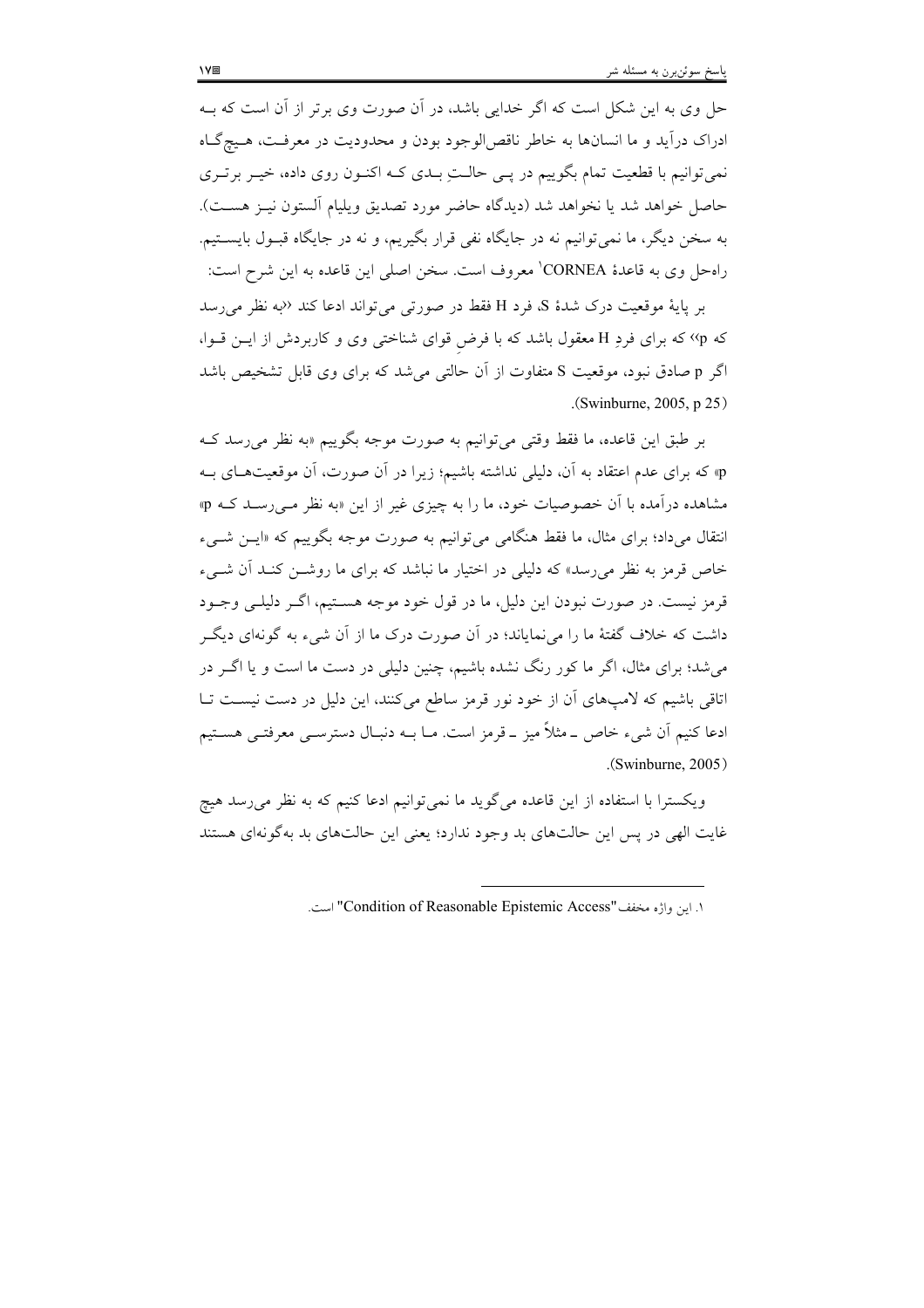که اگر خدایی بود هرگز به اینها اجازهٔ وقوع نمیداد. ادعای ویکسترا همچنان کـه اشـاره شد، این است که درک ما بسیار سطحیتر از اَن است که بتوانیم وجــود خیرهــای برتــر در پس حالتهای بد را نفی کنیم و سپس آن را دستاویزی برای نفی وجود خداوند نیـز قـرار دهیم؛ زیرا چون دلیل محکمی در دست نیست (Swinburne, 2005, p 26). این دیـدگاه بـه «خداباوری شکاکانه»″ معروف شده است که با توجه به ایــن موضــع، انســانی کــه فاصــلهٔ معرفتی زیادی با خداوند دارد، هرگز صلاحیت آن را ندارد که از فقدان خیرهـای برتـر در ورای حالتهای بد سخن بگوید. ویلیام آلستون از طرفداران این دیدگاه، می گوید، شــاید ما خیال کنیم در ورای این حالتهای بد، خیری نهفته نیست ولـی در واقــع امــر، در خطــا باشیم. ما در جایگاهی نیستیم که از این موضع به این موارد بنگریم. شاید خیرهـای برتــری در يس اين حالتهاي بد وجود داشته باشند و ما به اشتباه خيال كنيم چنين چيــزي وجــود ندارد، ممكن است شهودهاي اخلاقي و منطقى ما در اشتباه باشند (Alston, 1996, p 99).

# نقد سوئينبرن بر پاسخ ويكسترا و آلستون

وی می گوید درست است که انسان در جایگاهی نیست که خداگونه ببیند و بیاندیشـد، امـا بسنده کردن به سخنان کسانی مثل ویکسترا باعث می شود که هر دو طرف نـزاع از ادعــای خود دست بردارند که این امر به اتخاذ موضع ندانمکیشی<sup>۲</sup> میانجامـد کــه در ایــن۵صـورت هیچیک از آنها چیزی در دست نخواهند داشت تا با التزام بــه آن، صــاحب بــاوری خــاص شوند ولي در ديدگاه اسانباوري، فرد در صورت نبودن دليل ايجابي!ي که وي را بــه يــک سو هدایت کند، از قویترین میل خود در دنبالهوری از احساسی که به او دست مـیدهـد. پیروی می نماید و فرد، ملتزم به یک اعتقادی خواهد بود. وی دیدگاه ندانمکیشتی را پنهـان شدن در پس جهلی که انسان در رابطه بـا خیرهـای برتـر و حکمـت الهـی دارد، داشـته و می گوید انسانها نباید برای کاسته شدن از قوت مسئله شر، در ورای جهل خود به حکمت

١. Skeptical theismذ براى تفصيل درباره موضع خداباورى شكاكانه بنكريـد بـه: , Skeptical theist Paul Draper, In: The Evidential argument from evil. Edited by Daniel Howard Snyder (1996).

<sup>2.</sup> Agnosticism( ( کادری گری)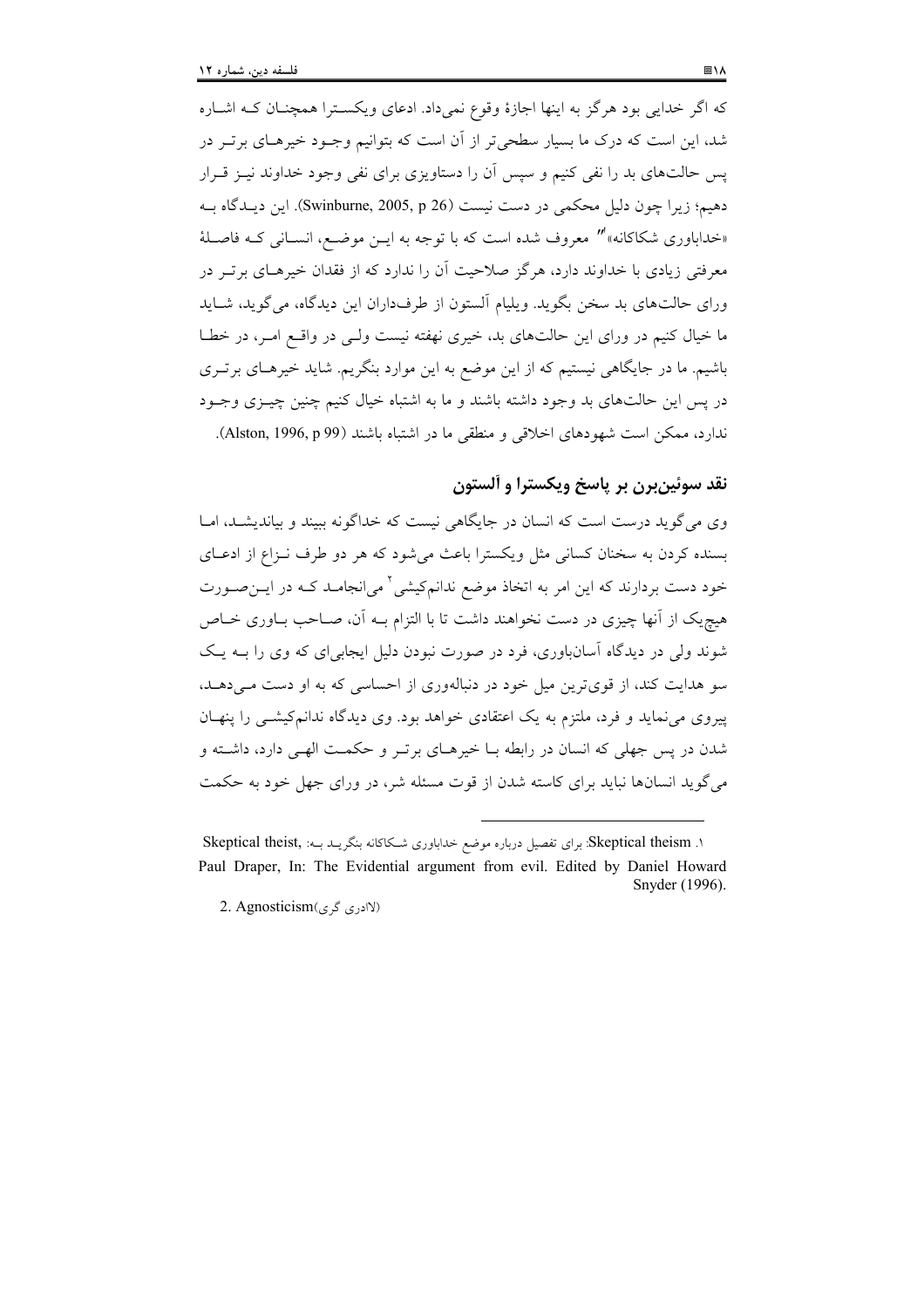الهی پنهان شوند؛ زیرا اتخاذ دیدگاه ندانمکیشی موجب می شود تا گرایش به ناعادلانه بودن وقوع حالت هاى بد، قوت گيرد (Swinburne, 2003, p 203).

## سوئین برن و روایت زیبایی شناسانه از خیرهای بر تر

از جمله روایتهایی که در تقویت نظریهٔ عدل الهی مبتنی بر خیرهای برتر بیـان مـی شـود، روایت زیباییشناسانه<sup>۱</sup> است و ویلیام جی وین رایت<sup>۲</sup> از متفکرانی اسـت کــه در بــاب ایـــن نظرية عدل الهي به چنين روايتي اهميت مي دهد (وين رايت، ١٣٨٤، ص١٣٦). سوئين بـرن در این باره تمثیل تابلوی نقاشی را به این صورت مطرح میکند که اگر در تـابلوی نقاشـی، قسمت خاصی از آن را به تنهایی در نظر بگیریم، ممکن است آن قسمت هرگز چشــمنـواز نباشد ولی وقتی همین قسمت را در کنار دیگر اجزای تابلو قرار میدهیم، چه بســا تــابلو را زیباتر و چشمنوازتر بنمایاند. به سخن دیگر، زیبایی با جزئی نگری، دیده نمـی شـود امـا بــا کلی نگری می توان به زیبایی ها یی برد. در مورد موسیقی نیز می توان همین مـورد را تعمـیم داد؛ به این صورت که چه بسا یک نُت خاص چندان دل\نگیز نباشد و باعث رنجش خــاطر نیز بشود اما هنگامی که در آهنگی خاص و در کنار دیگر نتها قرار می گیرد، زیبـایی را دو چندان می کند (Swinburne, 2003, p 32, 49-51). وی در این زمینه سـخنی از آگوسـتین را به صورت زیر بیان میکند:

آنچه که در نگاهی جزئی نگرانه برای ما چندش اَور جلوه می نمود، در نگاهی کلی نگرانه زیبا خواهد بود و همانگونه که اگر در یک تابلو، سایهها بـا مهـارت و اسـتادانه زده شــده باشد، زیبایی تصویر را افزون میکند و آن را چشمنوازتر میکند؛ به همین طریق جهـان مـا نیز علیرغم وجود گناهکاران که با اعمالشان موجب می شوند جهان درست ساخت، به نظـر نرسد، زیباست (Swinburne, 2003, p 32).

سوئین برن می گوید شمار دیگری از فیلسوفان نیز این روایت را تقریر کردهاند؛ از جمله لايبنيتس كه در جملهاي معروف مي گويد: «سايههـاي سـياه، زيبـايي رنـگ&ـا را افـزون

<sup>1.</sup> Aesthetics

<sup>2.</sup> William J. Wainwright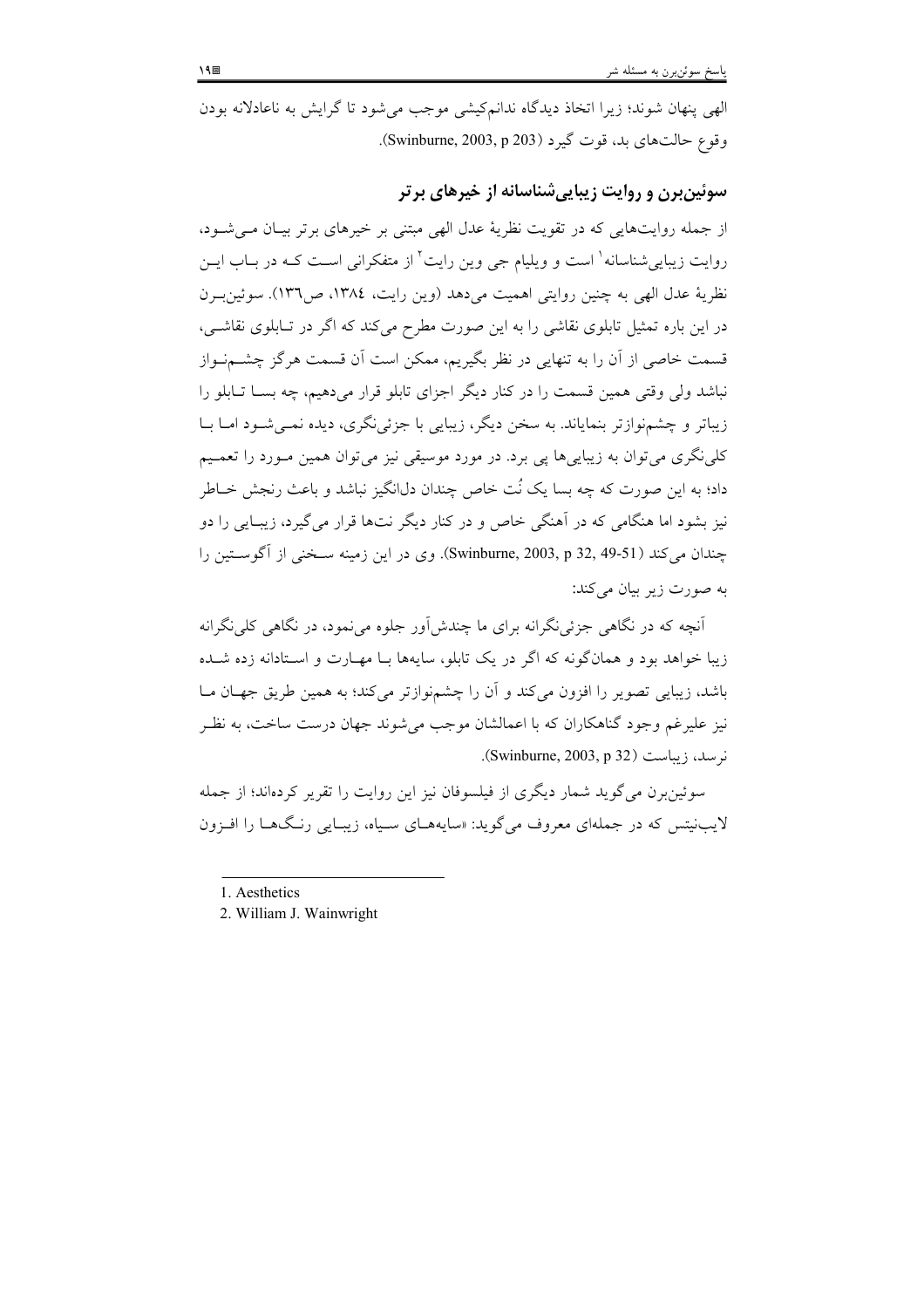می کنند» (Swinburne, 2003, p 32). با توجه به سخنانی که بیان شـد مـی تـوان گفـت شـر تقریباً به همان نحوی در ارزش بخشیدن به جهان نقش دارد کــه رنگــی نــامطبوع در تــأثیر زیباییشناختی یک تصویر و یا صوتی ناهماهنگ در زیبـایی یـک قطعـهٔ موسـیقی. حــاج ملاهادی سبزواری در بحث «غایة» آورده است که:

ما ليسَ موزوناً لِبَعض مِن نَغَم فَفي نِظام الكلِّ كلِّ مُنتَظَم (ملاهادی سبزواری، ١٤١٦، ص ٤٢٢)

این بیان بارها در فلسفه اسلامی به شکلهای مختلف تکرار شده است. ٰ

## سوئین برن و روایت حصول خیرهای اخلاقی از بروز شرور

از دیگر تقریرهایی که سوئین برن بیان کرده، این است که پارهای از شـرور توسـط حصـول خیرهای اخلاقی توجیه می شوند. ممکن است شروری خاص شرط منطقـاً ضـروری بـرای حصول برخي افعال اخلاقي شوند؛ مثلاً براي آنكه خيرهايي همچون همدردي، دلسـوزي و شجاعت وجود داشته باشند، باید درد و رنجی هم وجود داشته باشد و انسانهـایی کـه بـه این بلاها دچار می گردند، باعث می شوند که آن احساسات در انسانههای دیگر برانگیختـه شوند (Swinburne, 1998, p 35-36). بنـابراين، بايـد شـروري خـاص بـه وجـود آينـد تـا واسطهای برای حصول برخبی خیرهـا - در اینجـا احساسـات متعـالی - گردنـد. در ادامـه خواهیم دید که این روایت در توجیه شرور طبیعی کاربرد دارد.

# توجيه سوئين برن درباب شرور اخلاقي آ

همچنان که پیش تر اشاره شد، سوئین برن در شمار فیلسوفانی است که شرور را در دو دسته

١. از جمله بنگريد به: شهيد مطهري، ١٣٨٠، ص١٤٣.

۲. سوئین برن به مشیت الهی اهمیت زیادی می دهد و تمشیت خدا به این صورت است که به انسانها اختیـار داده تا از این طریق، این جهان به وجه احسن ترتیب یابد. بنابراین کارهای مهمی را بر عهدهٔ انسانها نهاده است. نتیجه این تفویض مسئولیت بروز شرور توسط انسانها است که همین امر شاکله اصلی دیدگاه سوئین برن در باب شر اخلاقی را تشکیل می دهد(Swinburne, 2004, p 220).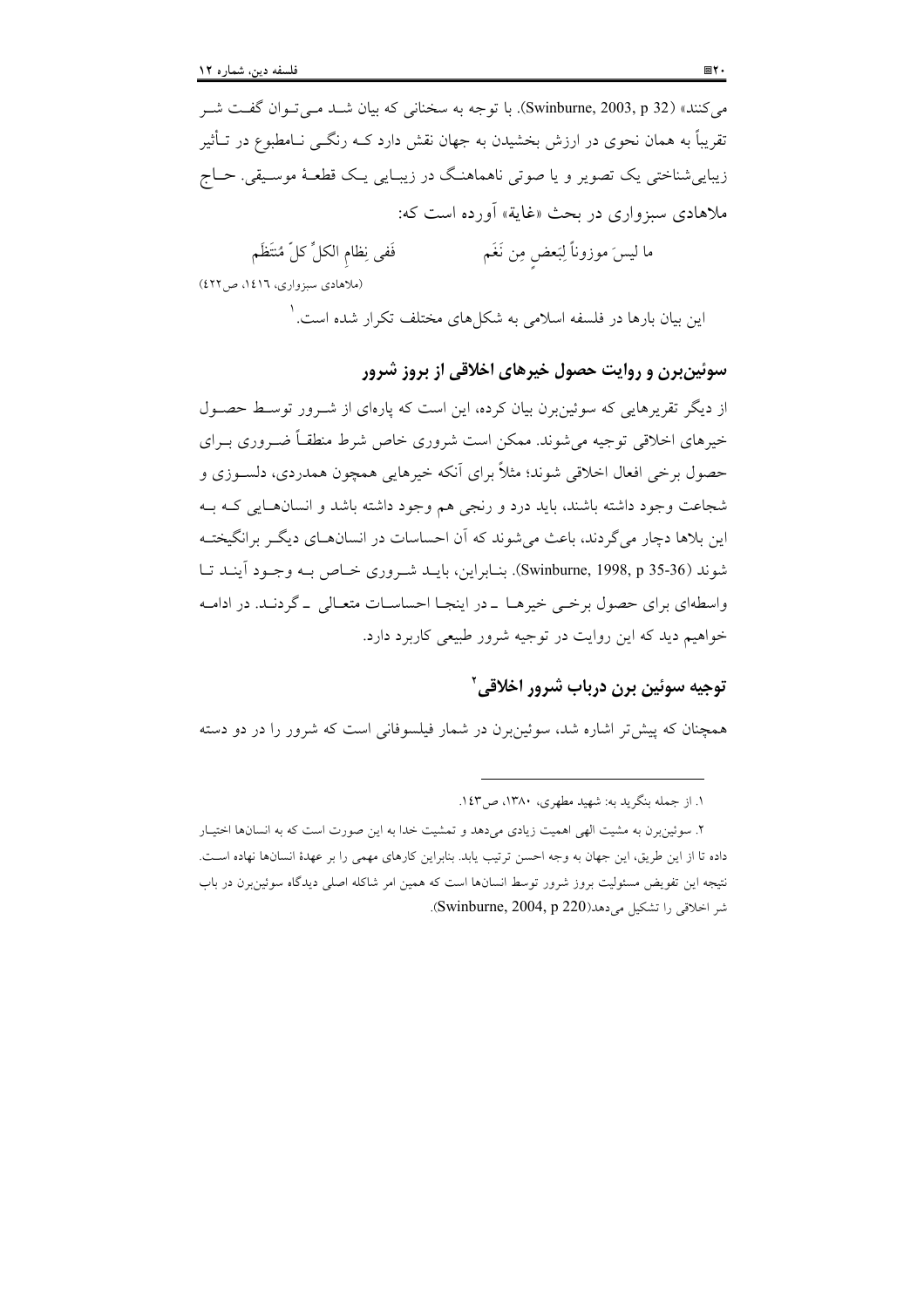قرار میدهند. او در تعریـف شـرور اخلاقـی، آنهـا را حاصـل سـوء اسـتفادهٔ انسـانهـا از اختیارشان میداند. از این کلام برمی اید که پاسخ سوئین برن به شرور اخلاقی چیست. وی در باب این دسته از شرور و توجیه آنها، به دفاعیهٔ مبتنی بر اختیار متوسل می گردد. نخست به تعریف وی از اختیار می پردازیم. در نظر وی، اختیار به این معناست که یک فاعل دارای ادراک، فاعلی را آگاهانه و از روی قصد انجام دهد و در انجام آن، تحت اجبـار هــيچ کــس نياشد:

اختیار بعنی اینکه یک موجود ذی شعور و ذی اراده در زمان T، بتواند فعـل A را انجـام دهد؛ در حالي كه مي توانسته در همان لحظه به جاي فعل A، فعل ديگري همچون فعـل B را انجام دهد ولیکن تصمیم بر آن گرفته که فعل A را انجام دهد و در ایــن گزینشــش نیــز تحت اجبار هيچ كس و هيچ چيزي قرار نگرفته است (Swinburne, 2003, p 84).

از دیدگاه وی فاعل مختار می تواند در میان خیر و شر آزادانه دست به گـزینش بزنــد و آن، «اختيار كاملاً جدي» ` ميiامد (Swinburne, 2003, p 86). بــا ايــن ســخن ســوئين.بــرن، اَشکار میشود که وی مخالف با دیدگاه سازگارانگاری<sup>۲</sup> است که امثال اَنتـونی فلــو مطــرح مي كردند. سوئين برن مي گويد انساني كه واقعاً مختار است، در قبال اعمالي كه انجــام مــي-دهد، کاملاً مسئول خواهد بود. اگر مسؤولیت انسانها در قبال افراد دیگر محبدود بیه ایس باشد که به آنها شکلات بدهند یا ندهند ولی نتواننـد بــه آنهــا آســبب برســانند و آنهــا را از پیشرفت بازدارند؛ در آن صورت می توان گفت که آنهــا در قبــال دیگــران هــیج مســؤولیتی ندارند (Swinburne, 2003, p 88). انسان واقعاً مختار در موقعیتھـابی قـرار مـی گـِـرد کـه می تواند به عنوان مثال به فقیری که به در خانه آمده مقداری از دارایی اش را ببخشــد و نیــز می تواند چنین نکند. اما اگر فاعل مـورد نظـر تصـمیم گرفـت قسـمتی از دارایـی خـود را

۲. Compatibilism. بر طبق این دیدگاه خداوند می تواند انسانها را مختار بیافرینـد ولـی در عـین مختـار بودن همواره فقط خير را بگزينند. يارەاي فيلسوفان اين ديدگاه را يذيرفتهاند؛ از جمله ديويد هيوم، توماس هــابز و جان استوارت میل. در این زمینه:

<sup>1.</sup> Very serious freewill

Peter van Invagen, The problem of evil, The Oxford Handbook of Philosophy of religion, William. J. Wainwright (editor) P: 198.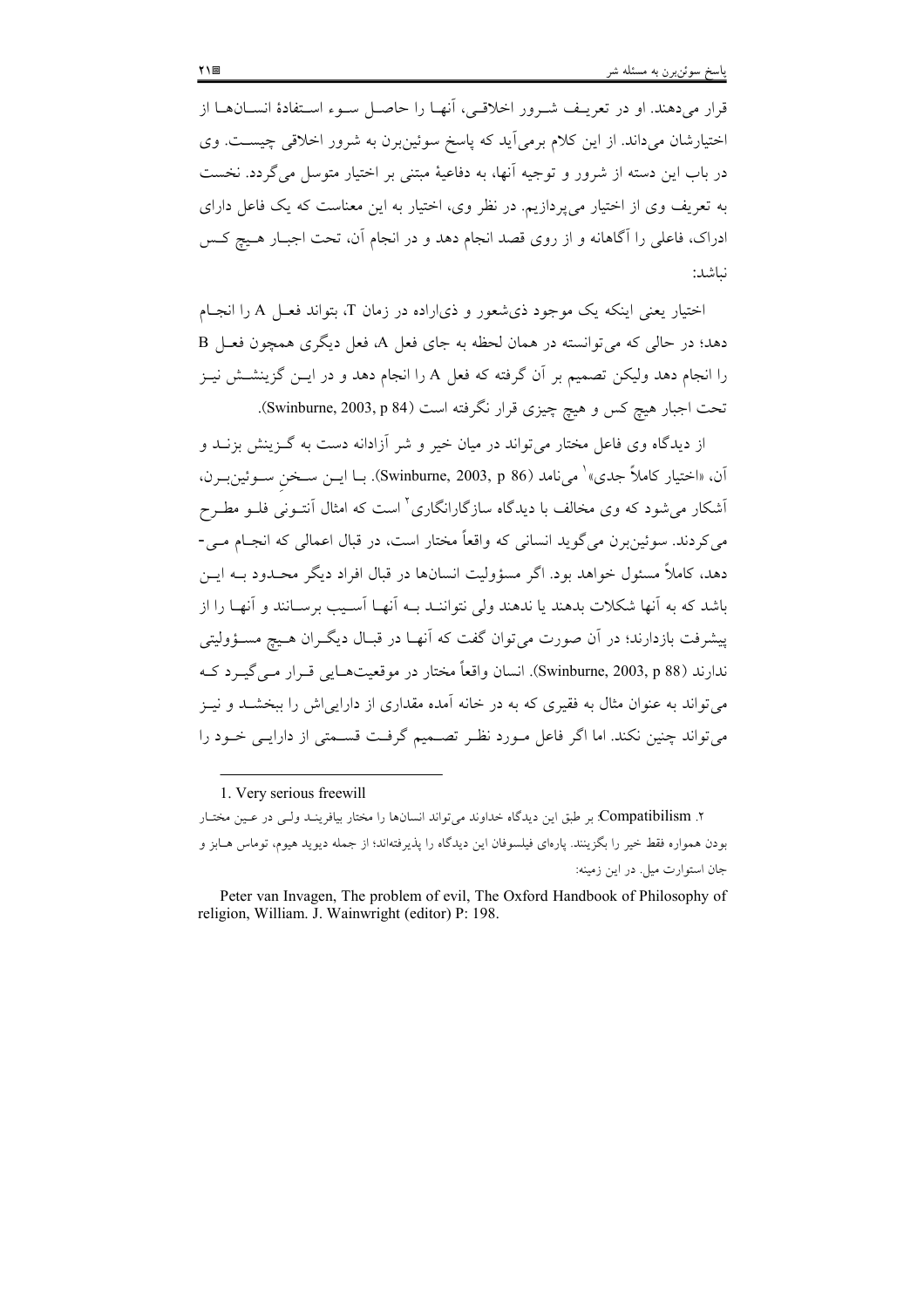ببخشد، در دفعات بعد راحتتر سخاوت پیشه خواهد کرد. وی در این زمینه توجه ما را به سخنی از ارسطو که در کتاب «اخلاق نیکوماخوس» اَمده، جلب میکنـد کـه گفتـه: «مـا بـا انجام اعمال عادلانه، عادل میشویم. با انجام اعمال میانهروانه، میانهرو میشویم و بـا انجـام اعمال شجاعانه، شجاع مي گرديم» (Swinburne, 2003, p 88).

یکی از خیرهای برتری که در مختار بودن انسـانهـا وجـود دارد ایـن اسـت کـه آنهـا می توانند مختارانه برای دیگران سودمند باشند. فرض کنید فرد A از روی قصـد بـه فـرد B منفعتی میرساند. در اینجا به چند نحو شاهد بروز خیر هستیم: در وهلهٔ اول، فرد B منتفع می گردد، در وهلهٔ دوم خیر بالاتری وجود دارد و آن اینکه فرد دیگری بـه او نفـع رسـانده است و در مرتبهای بالاتر فرد A، خواسته که خیری به او برساند. یک فرد بسیار خوشبخت خواهد بود اگر در پیرامون وی افراد دیگری باشند که به فکر او باشند و بخواهنـد بـرای او کاری انجام دهند. در سنت مسیحی این نکته به انسانها گوشزد شده است که آنها بایـد بـه همدیگر پاری رسانند و اکتساب این مجال را به فال نیک بگیرند. دوباره به مثال فرد فقیری که به در خانه می آید توجه کنید. سوئین برن می گوید صاحبخانههـایی کـه فقیـری بــه در خانهشان مي آيد، نبايد از اين وضعيت ناراحت شوند. وي توجه ما را بــه ســخني از يــولس قدیس ٔ جلب می نماید که از قول مسیح ۷ گفته: «به یاد اَریــد کــه عیســی ۷ فرمــود: دادن از ستاندن بهتر است» (Swinburne, 2003, p 101). سوئين برن در جايبي ديگر سخني از پيـامبر اسلام ۹ بیان میکند که دارای همین مضمون است. حضرت محمد۹ فرموده: «دست بالا، بهتر از دست پایین است» (سوئین برن، ۱۳۸۷، ص٦٥). انسانها می توانند با واقع شـدن در این گونه مواضع تمرین خودسازی کنند. همانگونه که پـولس قـدیس نیـز مـی گویـد: «اگـر فقیری وجود نمیداشت، در آن صورت فرد ثروتمند، نمی توانست تمـرین بخشـش بکنـد» (Swinburne, 2003, p 170). بنابراین، می توان نتیجه گرفت که یکی از برترین خیرهایی که به انسانها عطا شده، همان اختیار است. حال انسان می تواند از آن استفاده کند و تعالی پابد و یا آنکه سوءاستفاده نموده و اعمال شریرانه انجام دهد. از ایـن٫رو، وقــوع شــرور اخلاقــی

1. St Paul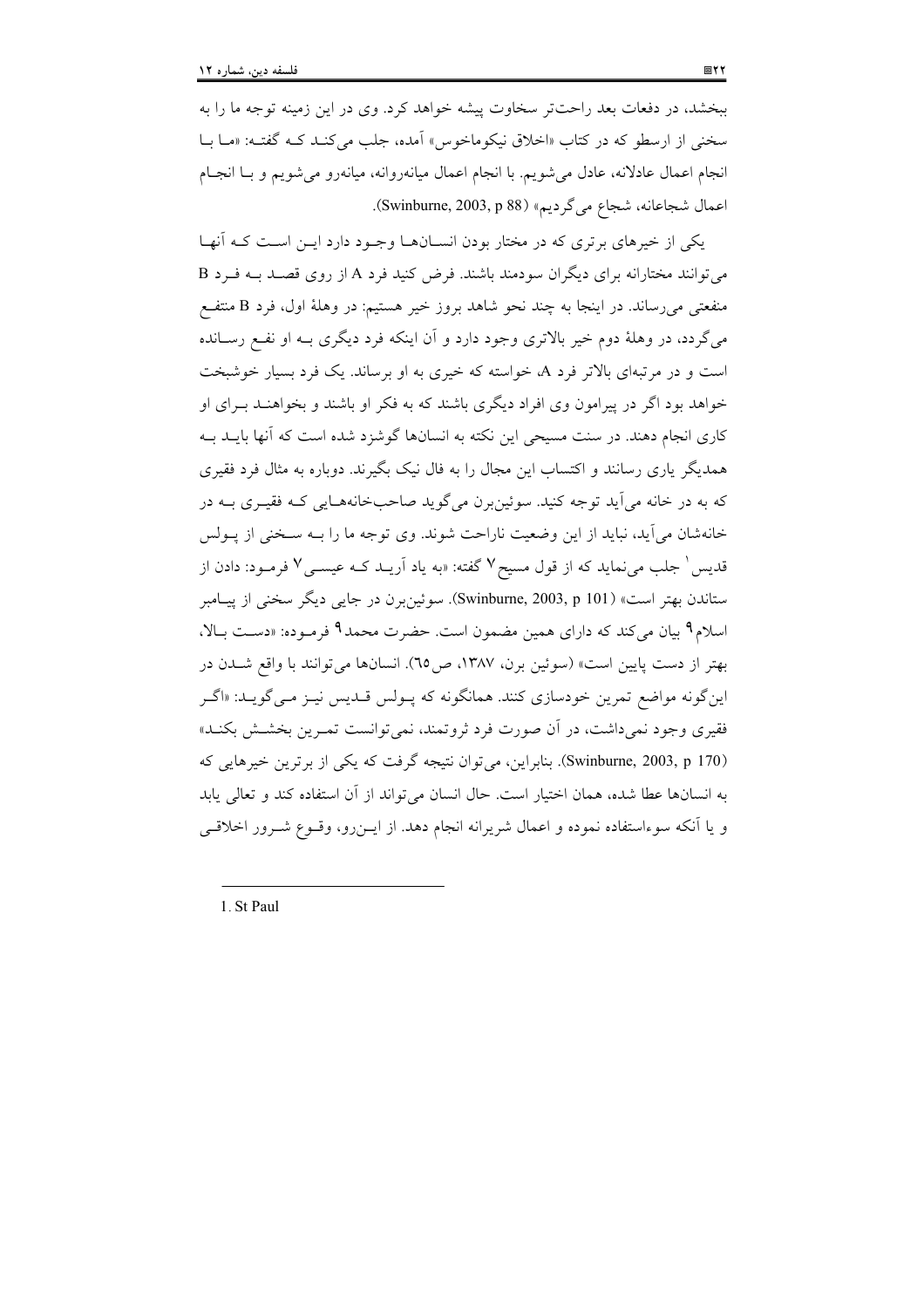کاملاً به انسانها مرتبط است و خود انسانها در قبال آنها مسئولاند و باید یاسـخگـوی آن باشند.

از این دیدگاه که انسان مختار است و نیز در قبال شرور اخلاقی پاسخ گـو اسـت، بایــد این انسان مختار، به اجرای عدالت نیز معتقد باشد و در نتیجه، در قبـال اعمـالی کــه انجـام میدهد پاداش و جزا داده خواهد شد و همین امر نیـز بـه نوبـهٔ خـود خیـری برتـر اسـت .(Swinburne, 2003, p 142)

خداوند به والدين انسان مي ماند كه در مواقع مختلف، راهكارهاي مختلف دارد. والدين در برخی مواقع نکاتی را به کودک خود گوشزد میکنند؛ مثلاً وقتی توپاش به خیابان افتاد با شتاب به وسط خیابان نرود و یا دارو را بخورد تا درمـان شـود. در مـواقعی کـه کـودک انگیزهای برای فرمانبرداری ندارد، گاه والدین او را ترغیب و گاه نیز توبیخ و تنبیه میکننـد. موقعی که کودک بزرگتر میشود، والدین بیشتر نـاظر هسـتند. والـدین خـوب در مـورد کودکشان میانهرو هستند؛ نه کودک را به حال خود رها میکننـد و نــه همــه چیــز را بــه او تحمیل میکنند. خدا هم در انسان امیال هیجانانگیــز قــرار داده مثــل میــل بــه غــذا، آب و خواب.. . و هم امیالی قرار داده تا از مواردی خاص بیرهیزند؛ همچنان که میل به دانستن را در انسان قرار داده تا در امور مختلف جستوجو کنند و از آنها علم بیاموزند که همین امـر باعث مي شود تا انسان راه خود را بيابد (Swinburne, 2003, p 151-153). سوئين بـرن يكـي از اصلی ترین منشأهای شرور اخلاقی را سستی و تنبلی میداند ( Swinburne, 2003, p 157). به نظر می رسد دیدگاه سوئین برن دربـارهٔ شـرور اخلاقـی قـرین بـه صـدق اسـت و می توان به آن ملتزم بود؛ زیرا اینکه انسان مختارانه برگزیند تا عمل نیکویی انجام دهد و یـا تنبلی پیش گرفته و در این کار سستی کنـد، انسـان را بـه معنـای حقیقـی در قبـال کـارش مسئول میانگارد و شرور اخلاقی از این راه به انسانها بازمی گردد.

## ديدگاه سوئين برن در باب شرور طبيعي

سوئین در توجیه شرور طبیعی از روایت «کسب فضایل اخلاقبی از شـرور طبیعـی» استفاده می کند. وی می گوید رنجی که به حیوانات و انسانهـا مـیرسـد موجـب مـیشـود احساسات ارزشمندی همچون دلسوزی و همدردی و رحم دلی در نـاظرین ایـن حـوادث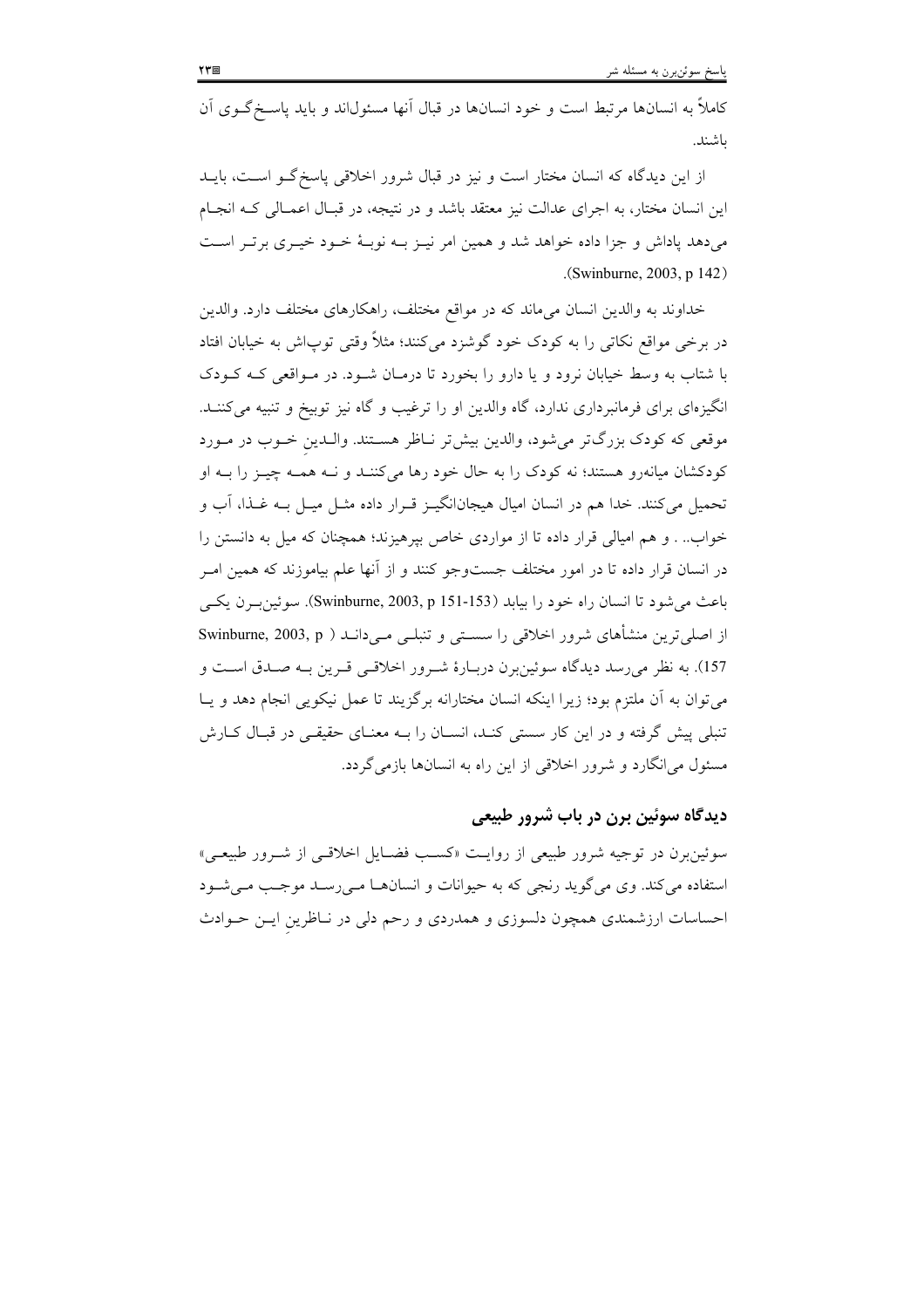آشکار شود؛ خواه کاری برای مبتلایان به درد از دست آنها بر آید و خواه برنیایــد؛ بــرای آن کسی که به حوادث دچار شده نیز این مجال فراهم می آید تا اگر خواست از خود شجاعت نشان دهد و یا آنکه با ناامیدی خود را به دست رنجها بسپارد. اینها همگــی خیرهــای برتــر هستند (Swinburne, 2003, p 161-162).در دیدگاه سوئین برن، شرور طبیعی خیرهای برتسر به دنبال می آورند که در صورت نبودن این شرور، آن حالتهای خیر نیز حاصل نمی شدند. وي در اين زمينه مثالي مطرح مي كند: فـرد ثروتمنــد خسيســي را در نظـر بگيريــد. وي بــه بیماری خطرناکی مبتلا می شود و درد جانکاهی را تجربه می کند. فـرد مـورد نظـر، پــس از بهبودي، دل رحم مي شود و تصميم مي گيرد بخشي از ثروت خود را صرف ساختن مركزي درمانی کند تا وسایل آسایش بیماران فراهم گردد. وی میگوید ما خیلی مواقع، نمونههـای زیادی از این دست را به چشم دیدهایم. سوئینبرن با تأکید فراوان چنـین مـیگویــد: «اگــر حوادثی روی ندهند-خواه اخلاقی و خواه طبیعی- بسیاری از فضیلتها نیز بروز نمی یابنــد و بسیاری از خیرها نیز مجالی برای بروز نخواهند یافت» (Swinburne, 2003, p 166). وی این سخنان را در قالب تمثیلی زیبا به صورت زیر بیان میکند:

شر، همچون سنگریزهای است کـه تبـدیل بـه مرواریـد مـی شـود ( Swinburne, 2003, )  $(n166)$ 

گفتنی است که سوئین برن در باب شرور طبیعی نیز، به دفاعیهٔ مبتنــی بــر اختیــار ملتــزم میشود و این دفاعیه را در درون دادباوری خود میگنجاند. به این ترتیب که وقوع یک شر طبیعی برای فرد خاصی، گزینههایی را پیش روی وی قرار می دهد تـا از ایــن راه بــا اختیــار خود برگزیند که اگر خواست به عملی خیرخواهانه اقـدام کنـد و یـا از آن روی بگردانـد. سوئینبرن با صراحت در «مقالهٔ شر طبیعی» میگوید دفاع مبتنی بر اختیار، افـزون بـر آنکـه می تواند جواب شایستهای به شرور اخلاقی ارایه دهد، می تواند در قبال شـرور طبیعـی نیـز پاسخ گو بوده و در این مورد نیز کارایی داشته باشد (Swinburne, 1992, p 303).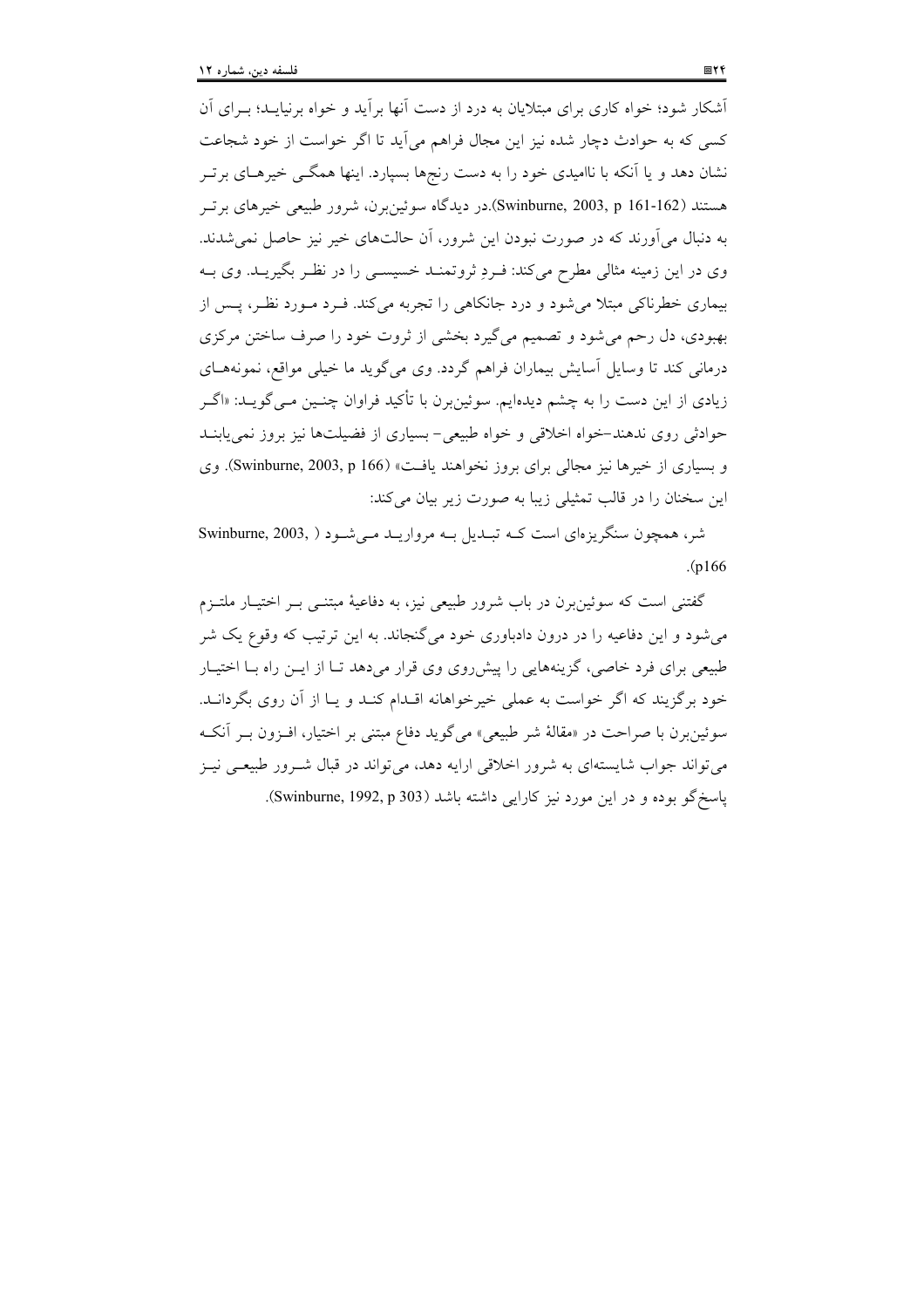# شر طبیعی و برهان مبتنی بر کسب معرفت ٰ

ما در جهانی زندگی میکنیم که بر اساس نظم و نظامی خاص آفریده شـده اسـت و رونـد خاصی را می بیماید. ما در خیلی از مواقع، از راه دیدن حوادثی که روی میدهند، می توانیم در باب حصول نتایج اَنها دست به پیشبینیهایی بزنیم و مطمئن باشیم که پیشبینی ما نیــز درست خواهد بود. از جمله مثالها سوئینبرن در این مورد این است کـه: فـرض کنیـد تـا کنون هروئين وجود نداشته و در اين زمانه به وجود آمده است. برخي انسان هـا بــه ســوى استعمال آن رو می[ورند و در اثر استعمال آن، دچار عوارضی ویرانگر میشوند. ما بادیدن<sup>۲</sup> وضعیت آنها، به عوارض جبرانناپذیر استعمال هروئین پی میبریم. ما از راه این مشاهدهها می توانیم پیش بینی کنیم که اگر افراد دیگری نیز به استعمال آن روبیاورنـد، گرفتـار همـان بلاها خواهد شد و اطمینان داریم که این پیش بینی ما درست خواهد بود؛ زیرا رونـد جهـان را نظامِمند ؓ می دانیم. چه بسیار انسانهایی که گفتهانــد ایــن بلاهــایی کــه بــر اثــر اســتعمال هروئين بر سر ديگران وارد آمده، بر سر ما نخواهد آمد ولي مبتلا به همان عوارض و رنج-ها شدهاند. در اینجا نیز اصل صداقت حاضر است و جریان طبیعت از جانب خداوند، نباید به گونهای عمل کند که باعث فریفته شدن انسانها گردد؛ زیرا اگر فک کنیم کیه احتمـالاً اعتقادات ما صادق نیستند، در آن صورت به آنهـا نیــز معتقــد نخــواهیم شــد ( Swinburne 177 , 2003). در جهانی که روند آن فریبه کارانه باشد، آدمی هرگز نمی تواند به چیزی که مي بيند بگويد علم يافتم. سوئين برن مي گويد از طريــق اســتقراي حــوادث طبيعــي و اصــل صداقت مي توان از شرور طبيعي كسب معرفـت نمـود (Swinburne, 1992, p 306). وي در مقالهٔ «چند طریقهٔ اصلی دربارهٔ دادباوری»، مثالی را بیان می کنـد کـه بـه موجـب اَن نشـان مي دهد انسان با كسب معرفت از برخي حوادث طبيعي، خود مي تواند مرتكب شر اخلاقبي

1. The argument from the need for knowledge

۲. این دیدن ممکن است مستقیم باشد؛ همچنان که در خیلی از مواقع، انسانهـا از راه شـنیدن گـزارش۵حای متعددی که دیگران از مشاهدههای خود بیان میکنند ـ اصل گواهی ـ و نیز در برخی موارد نیز بـا دیـدن مسـتندی تلويزيوني به عواقب برخي اعمال آگاه شوند.

3. systematic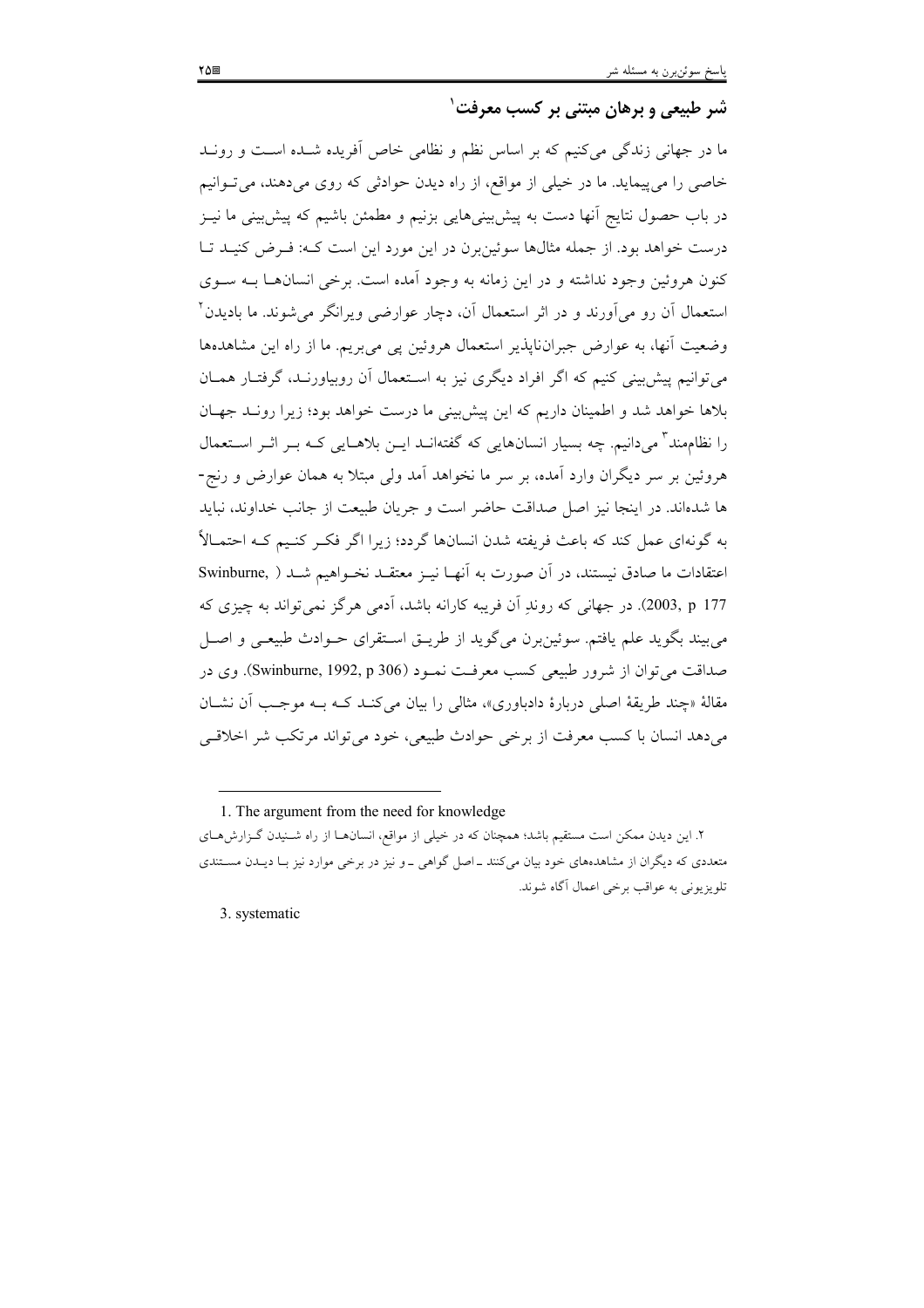گشته و برای دیگران شر طبیعی به وجود آورد:

فرض کنید فردی را می بینیم که به صورت اتفاقی، دانهای را می خورد و با خــوردن آن، به مسموميت سختي مبتلا مي گردد. مشاهدهٔ همين حادثهٔ طبيعي باعث مي شود تــا در وهلــهٔ اول، معرفتی در ما که ناظر ماجرا هستیم ایجاد شود و از بروز یک حالت بد توسط آن دانـه آگاه شویم. این حادثه هرچند شری بر آن فرد وارد نمود ولی خیـر برتـری را نیـز حاصـل آورد که همان حصول معرفت برای ناظر است. حال ما میتوانیم در قبال آن دانه و تـاثیری که بر جای می گذارد به سه شکل رفتار کنیم: [اول] اینکه تعمداً از آن دانه برای مســمومیت افراد دیگر استفاده کنیم تا آنها را به درد و رنج مبتلا سازیم؛ [دوم] اینکـه در مـورد دانــه و تأثيرش غفلت نموده و اجازه دهيم تا ديگران با استفاده از آن دانه مسموم شوند و بـالاخره [سوم] اينكه ديگران را نيز از تأثير آن دانه آگاه سازيم و آنها را از خوردن آن دانه بـر حــذر ىدارىم (Swinburne, 1996, p 35-36).

با توجه به سخنان بالا به نظر می رسد، معرفت و حصـول أن خـود بــه خـود مطلــوب سوئینبرن نیست، بلکه معرفت، نقش آلی دارد. به سخن دیگر، معرفت واسـطه و ابـزاری برای حصول امر دیگری است؛ برای مثال، انسان با حصول معرفت، مـی توانـد بــه راهحلــی دست پابد تا آن شر را از میان بردارد و یا از شر دوری جوید.

سوئین برن می گوید گریزی از این نیست که برای آنکه معرفتی در انسانها حاصل آیـد، برخی دیگر از انسانها و یا حتی برخی از حیوانات به شرور مبتلا شوند. برای هـر یـک از بلاها و شرور – خواه اخلاقی و خواه طبیعی ــ یک اولـین بــار، و در قبــال آن، یــک اولــین قربانی ای نیز وجود داشته است. وی میگوید خدا برای این فردی که برای اولین بار مبتلا به این رنجها می شود، عوض آن را می دهد (Swinburne, 1992, p 310).

سوئینبرن در اینباره بیش از این توضیح نمیدهد؛ در حالی که بهتر بود توضیحی ارایه میداد. می توان گفت سـوئین بـرن اعطـای عــوض از جانــب خداونــد را در قبــال اشــكالـی احتمالی بدین مضمون مطرح ساخته است که: «اَن فردی که برای اولین بـار مبـتلا بــه شــر می گردد، از چه خیر برتری برخوردار می شود؟ دربارهٔ انسانهای دیگری که از مشاهدهٔ درد و رنج این فرد معرفت کسب میکنند، خیر برتر عبارت است از همان آگاه شدن از نتیجه و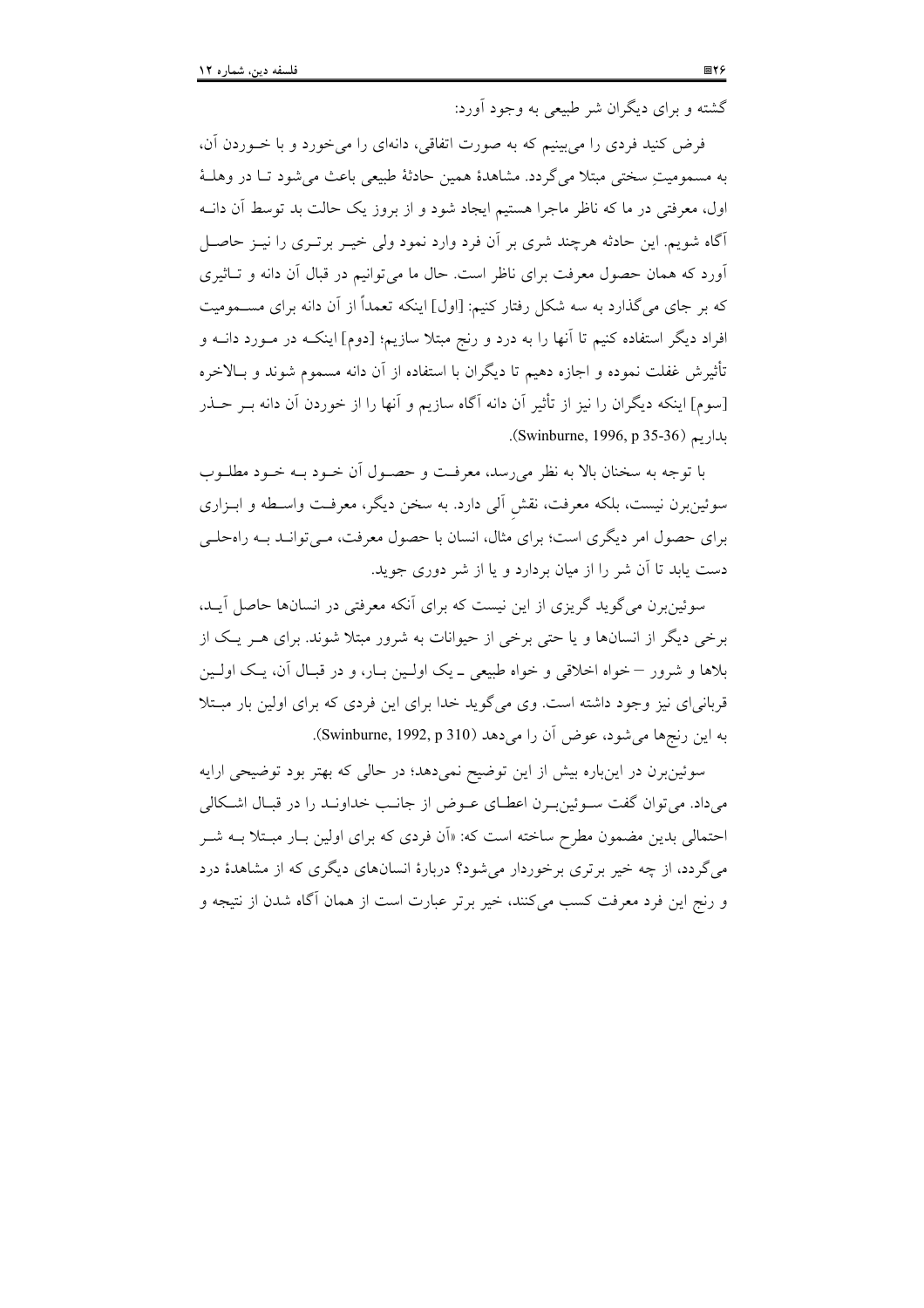عواقب فعل خاص، اما این فرد قربانی چه خیر برتری را صاحب می شود؟» ْ

سوئین برن بر استفاده از استقراء در مورد شرور طبیعی برای کسب معرفت تأکید کرده و می گوید ما با استفاده از استقراء می توانیم بر آگاهی های خویش بیافزاییم؛ برای مثال، وقتـی به مناطق مختلف توجه می کنیم، می توانیم دربارهٔ اوضاع اَن مناطق اَگاه شویم که بر فــرض در اوقات معینی از سال در نقطهٔ خاصی همچون A سیلهای ویرانگری روی می دهند و یـا در منطقهای خاص مثل B زلزلههایی مهیب پدید می]ید و بر روی کمربند زلزله واقع شــده است؛ حال کسانی که قصد شهرسازی و سکونت در این مناطق را دارند، باید بدانند کــه در صورت سکنا گزیدن در این مناطق به آن بلاهـا گرفتـار خواهنـد شـد و اگـر از ایـن کـار خودداری کنند گرفتار آن بلاها نخواهند شد. وقتی هنگام عبور از منطقهای خاص می بینـیم حیوانی همچون گاو در باتلاق می افتد، امر نتیجه می گیـریم کــه در صــورت گذشــتن از آن معبر، ما هم به همان حادثه دچار خواهيم شد (Swinburne, 1992, p 312-314).

وی می گوید از طریق همین کسب معرفتها است که برخی بلاها که زمانی نامشـان در لیست شرور طبیعی بود، از آن لیست حذف شدهاست؛ برای مثال، طـاعون کـه روزگــاری، هزاران نفر را به کام مرگ می بُرد، امروزه دیگر مجال وقوع نمی یابد. از آنجا که انسان رو به پیشرفت است، شاید زمانی فرا برسد که نام بسیاری از شرور طبیعی از لیست خــارج شــود (Swinburne, 2003, p 192).

مثال دیگر سوئین برن این است که وقتی فردی به بلایی گرفتار می شود، همواره کســانی هستند که با توجه به این گرفتاری و حادثه، به تکایو می افتند تا راهحلی جدید بیابند تــا در وهلهٔ نخست، از وقوع چنین شروری جلوگیری شود و در وهلهٔ دوم، خیری برتر که همـان پیشرفت است حاصل آید که نتیجهٔ آن رفاه دیگران است. فردی را در نظـر بگیریــد کــه در حادثهٔ برخورد با قطار، مجروح و یا کشته می شود؛ همین حادثه موجب می شود تــا سیســتم جدیدی بر روی ریل و آن معبر و معبرهای مشابه آن، نصب گردد و از وقوع حوادثی مانند

١. بحث «عوض» در ميان عدليه (معتزله- شيعه) اهميت ويژهاي در زمينه عـدل الهـي و بحـث شـرور داشـته است. برای آگاهی بیشتر نک به: (الاسدآبادی، ۱۹۶۰، ص۳۸۷– ٤٠٤ و ص٤٣٧– ٥٧٤.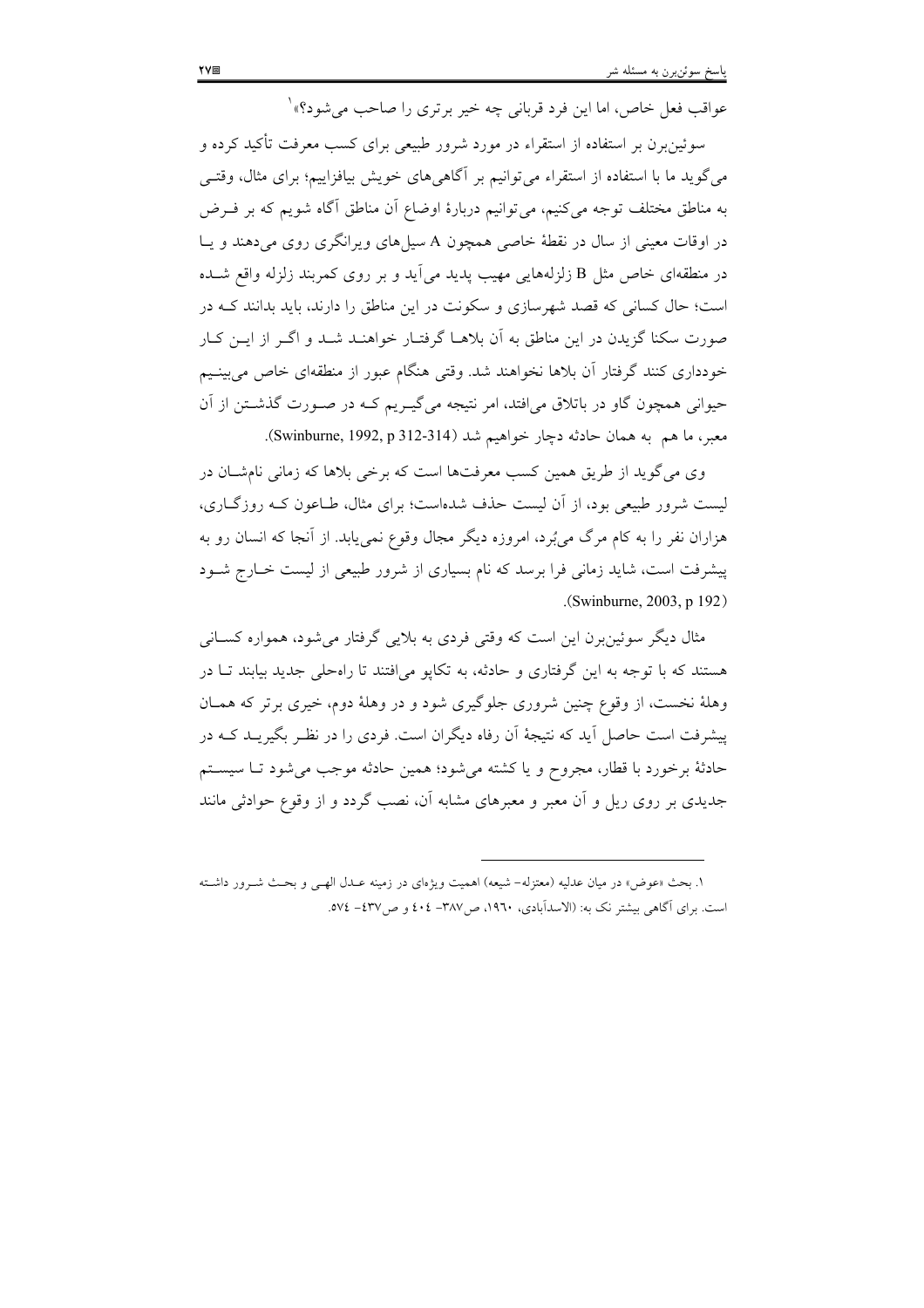آن جلوگیری شود و بدین وسیله جان اف اد دیگ بــه خطـر نیافتــد ( Swinburne, 2003, p 242). از سخنانی که گفته شد، دیدگاه سوئین برن در باب شر طبیعی نیز مشخص می شود.

نقد: حصول معرفت از وقوع شرور، سودمند نیست. به این ترتیب کــه اگــر قــرار باشــد شرور طبیعی، معرفتزا باشند، در آن صورت هرچه شرور این جهان بیش تر باشد، به همان اندازه معرفتزاتر خواهد بود پس باید جهان مـا دارای شـر حـداکثری باشـد و بایـد ایـن حداکثری بودن شرور را نیز به خاطر معرفتزا بودنش، خـوب بـدانیم؛ در حـالی کـه ایـن یذیرفتنی به نظر نمی رسد. اشکال دیگر را می توان چنین مطرح کرد کــه کســب معرفــت از شرور و تکاپو برای یافتن راهحل برای رفع آنها، هیچ پیشـرفتی در پـی نخواهــد داشــت و بازگشت به همان حالت نخست است. برای روشنی سخن خود بـه مثـال بیمـاری طـاعون سوئین برن توجه کنید. جهان روندِ خود را می پیموده است که در برههٔ خاصی از زمان مثل a طاعون به وجود آمد و با وقوع آن در زمانهای مختلف موجب مرگ انسانهـای زیـادی شد. سپس انسانهای اندیشهور برای ریشه کن ساختن ایـن بیمـاری، بسـیار کوشـیدند تـا سرانجام در برههای از زمان مثل نقطهٔ b، بر این بیماری ترسناک چیره شدند و بـا گذشـت زمان، دیگر اثری از آن باقی نماند. اشکال در همین جا رخ می نماید و آن این کـه در همـین نقطهٔ b، تازه روندِ جریان به همان نقطهٔ قبل از بروز این بیماری ــ یعنی به برههٔ زمانی قبــل از نقطهٔ a \_بازگشته است. بیماری به وجود آمد و از میان رفت و جریان طبیعی جهـان بــه همان نقطهٔ قبل بازگشت . <sup>۱</sup>

سوئین برن در پایان سخنانش، دربارهٔ شرور اخلاقی و طبیعی، خود این گونه نتیجهگیری می کند:

وجود شرور –خواه اخلاقی باشد و خواه طبیعی- برای دستیابی بـه خیــر حــداکثری و خیرهای برتر ضروریاند. شرور اخلاقی با وجود خداوند ناسازگار نیسـتند؛ زیــرا خداونــد

١. نكته شايسته بيان اين است كه چنانچه اعتقاد سوئين برن اين بود كه حصول معرفت، اثر ويژهاي دارد؛ مــثلاً موجب ارتقای وجودی انسان میشود؛ یعنی برای مثال به معرفت الله میانجامـد، در آن صـورت مـیشـد دیـدگاه سوئینبرن را پذیرفت و حتی از آن دفاع کرد، اما بحثی که سوئینبرن پیش کشیده و با بیان مثالهایی متعدد بـه آن تصریح میکند، ما را به سوی نقدهایی که طرح شد، رهنمون میسازد.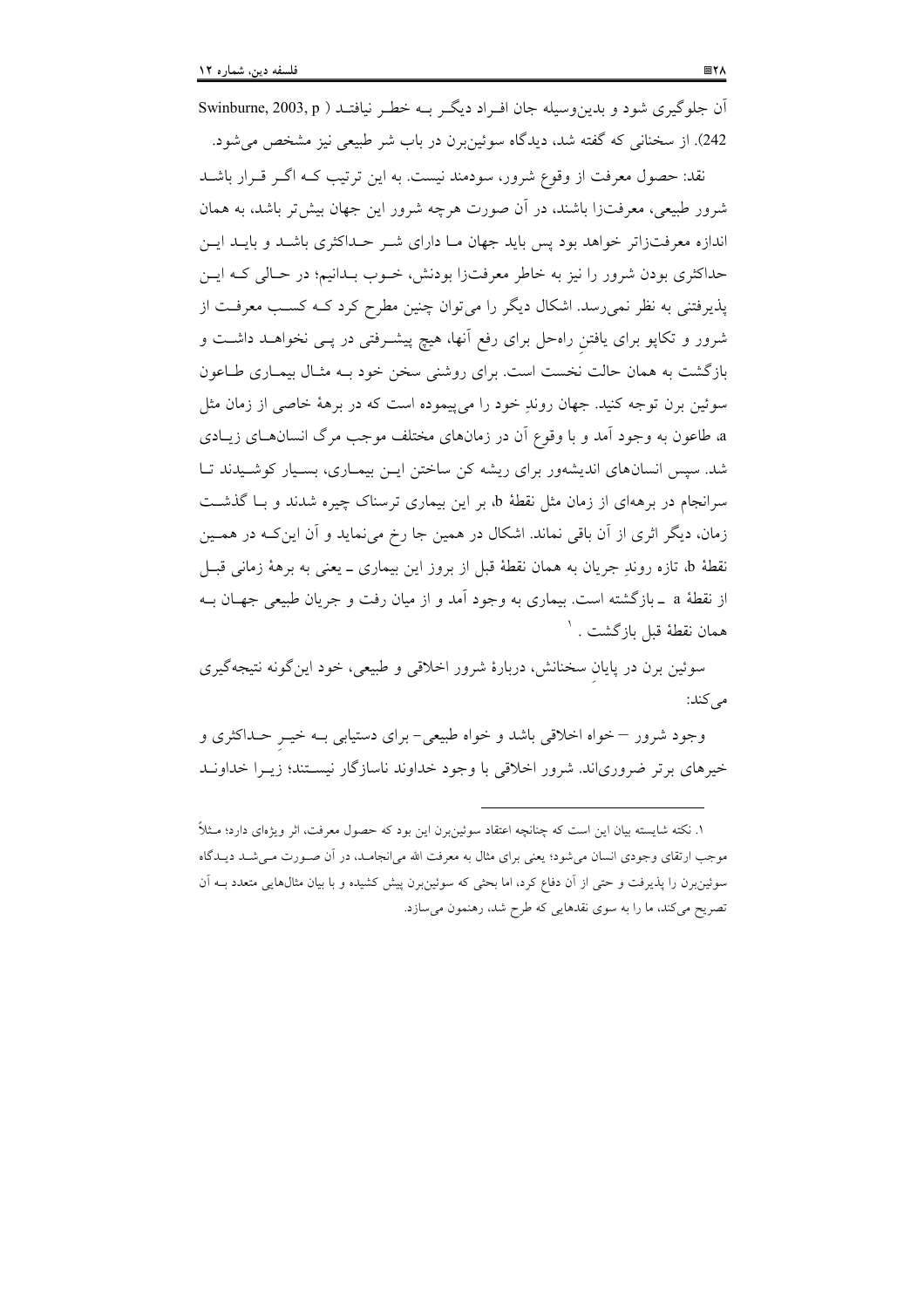نعمتِ اختيار به انسان ارزاني داشته تا بدينِوسيله خود انسانها در ميان خيرٍ و شـر، دسـت به انتخاب بزنند. پس این شرور به خودِ انسان برمی گردند. [از طرف دیگـر] وقــوع شــرور باعث بروز برخی خیرها مثل احساس همدردی و دلسـوزی و شـجاعت مـی شـود. وجـود شرور طبیعی باعث علمآموزی و کسب معرفت در انســانهــا مــی شــود و همــین حصــول معرفت، مجالی فراهم می آورد تا انسانها خود، زمینههایی برای بروز شرور و یـا خیرهـای اخلاقی و طبیعی حاصل آورند (Swinburne, 2003, p 217).

## شر پنداشتن مرگ

انسانها برای مدتی معین و کوتاه بر کرهٔ خاکی زندگی میکنند. در نظر مومنان بـه ادیـان ابراهیمی، مرگ انتقالدهندهٔ انسانها به جهـانی دیگـر اسـت ولـی در دیـدگاه کسـانی کـه اعتقادی به این سخنان ندارند، مرگ پایان راه بوده و تباهکنندهٔ امیال آدمی و بـه ویـژه میـل جاودانگی خواهی انسانها است. از این رو، مرگ در نظر آنها بزرگت ین شـری اسـت کـه می تواند برای یک انسان به وقوع بیپوندد. حال می توان پرسید که آیا به واقع مرگ یک شــر است؟

از جمله مباحثی که مورد توجه سوئین رن نیز قرار گرفته، مسئلهٔ مرگ و مرگاندیشی و همین طور اعتقاد به زندگی پس از مرگ است. از دیـدگاه وی، اعتقـاد بـه وجـود خداونـد باعث مرشود که دیدگاه انسان نسبت به بسیاری از موارد تغییر کند که یکی از آنها مسئلهٔ مرگ است و بذل توجه به مسئلهٔ شر نیز برای خود پیامدهایی دارد. به نظـر وی، مـرگ بـه هیچوجه شر نیست، بلکه فقط پایان خیری به نام زندگان است. تنها وقتی در مـرگ، شــری احساس می شود که برای مثال، مرگ ناگهانی گریبانگیر فـردی جـوان شـود یـا وقتـی کـه فردي، فرد ديگر را مي كشد و نيز آنجا كه يكي از والدين، فرزند خود را مي كشد و يا فردي در ایام کودکی می،میرد ْ. اما مرگ پایان کار نیست. اعتقاد به جهان دیگر موجب می،شود تــا

١. از نظر سوئین برن کودکانی که پیش از بلوغ می میرنـد، بـه بهشـت مـیرونـد: Providence and the" .problem of evil".P-119 سوئين برن در ضمن ايـن سـخنان، ديـدگاه خـود را دربـارهٔ پلوراليسـم دينـي و سعادتمند و يا شقى بودن متدينان به اديان ديگر نيز بيان مى كند.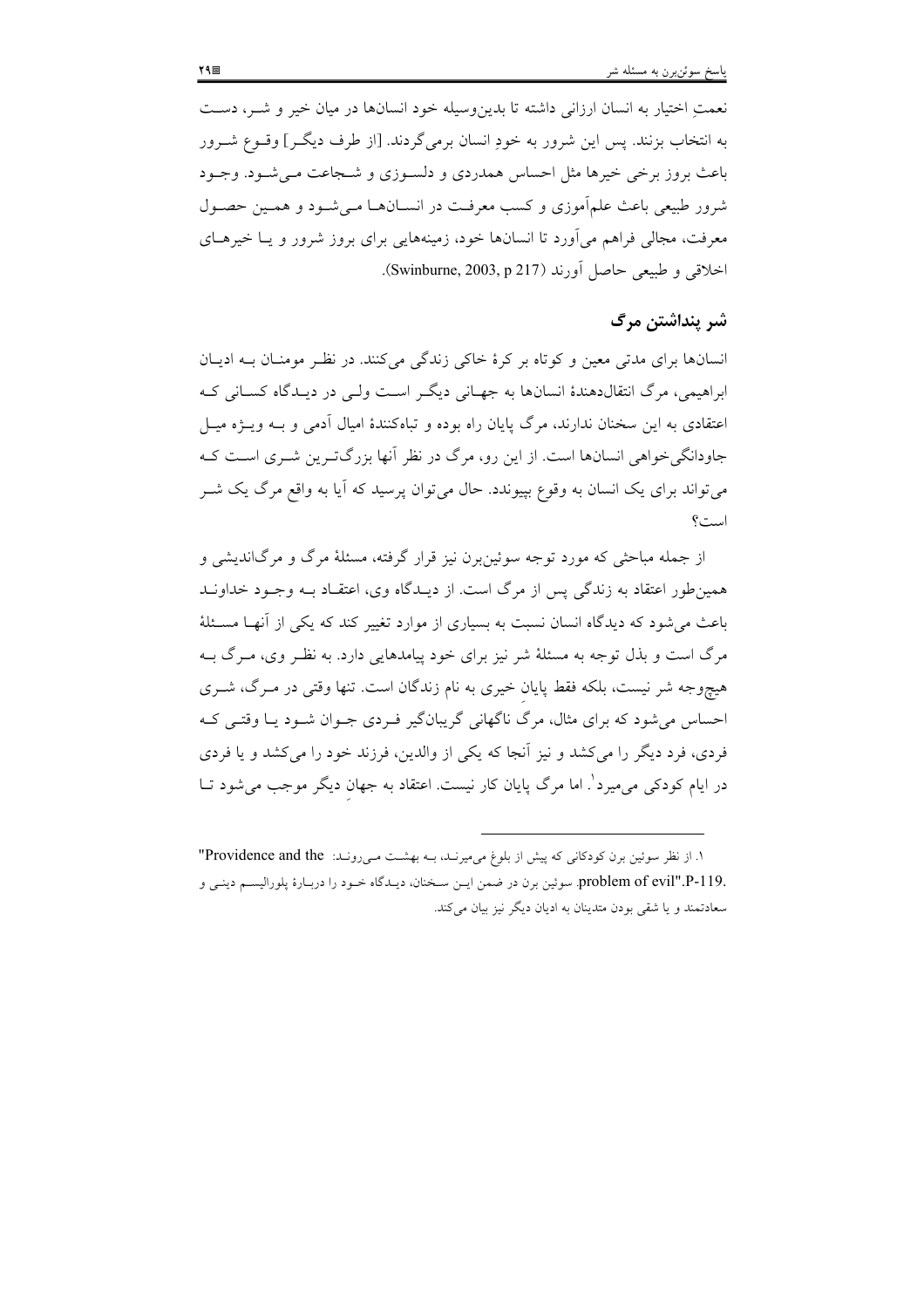انسانها براي انجام اعمال خوب راغبتر شوند (Swinburne, 2003, p 212).

به نظر سوئین برن، اعتقاد به مرگ و زندگی پس از مـرگ نیــز مشــتمل بــر مزیــتهــا و خیرهای برتر است. وی چهار مزیت را در این زمینه برمی شمارد که عبارتاند از:

۱. مرگ و اعتقاد به جهان دیگر، باعث مے شـود تـا انســانهــا از وارد آوردن صــدمات خاص به همدیگر پرهیز کنند؛

۲. اعتقاد به اینکه مرگ پایان کار نیست و جزای اعمـال در زنــدگی پــس از مــرگ بــه انسانها داده خواهد شد، موجب می شود تا انسان آمادهٔ کسب فضیلتهایی خاص مثل ایثار و از خودگذشتگی شود<sup>'</sup>. همچنان که در انجیل پوحنا آمده است: «محبت عظیمتری از ایــن وجود ندارد که انسان جان خود را فدای حفظ دوستان *کنــا.».* (بـاب ۱۵: ۳). اگـر انســان جاودانه بود و مرگ<sub>ی</sub> وجود نداشت، در آن صورت فضیلتهایی مثل ایثار کم,رنگتر بــود و یا احتمال بروز آن بسیار کمتر می شد. مؤمنان در خیلی از مواقع و در رویارویی با حـوادث بزرگ، در مقایسه با منکران وجود جهان دیگر (ملحدان) آرامش بیشتری دارنـد؛ زیــرا بــر خدا تكبه دارند؛

۳. مرگ موجب می شود که یک فرد اعمال خود را محاسبه کند. فردی کـه ۷۰ سـال از عمر خود را صرف آزار دیگران نموده، می داند که پس از مرگ، اعمـالش سـنجیده خواهـد شد. از سوی دیگر، مرگ یک فرد دیکتاتور، موجب می شود تا ظلـمهـای او ادامــه نیابــد و کسان دیگری از ظلمهای وی راحت شوند؛

٤. اعتقاد به مرگ باعث می شود تا انسان در قبال اعمالی که انجام مـیدهـد، مسـؤولیت ىش ترى نمايد (Swinburne, 2003, p 212-215).

النور استامب ٌ نیز هم سو یا سوئین برن، معتقد است که شرور طبیعے و بـه ویـژه وقـوع

2. Eleonore Stump

۱ . سوئین برن در این مورد سربازی را ذکر میکند که در راه وطن و در مقابلـه بـا دشـمن جـان خـود را از دست میدهد. وی میگوید همه ما به این سرباز ــ هر چند یک سرباز وظیفه معمولی بوده باشـد ــ احتــرام زیــادی قائل هستیم و کار او را یکی از والاترین فضیلتها می شماریم؛ زیرا او جان خود را فدا نمود تا دیگران در آرامش بمانند (مقاله چند طريقه اصلى درباره دادباورى: ١٩٩٦، ص٤٢).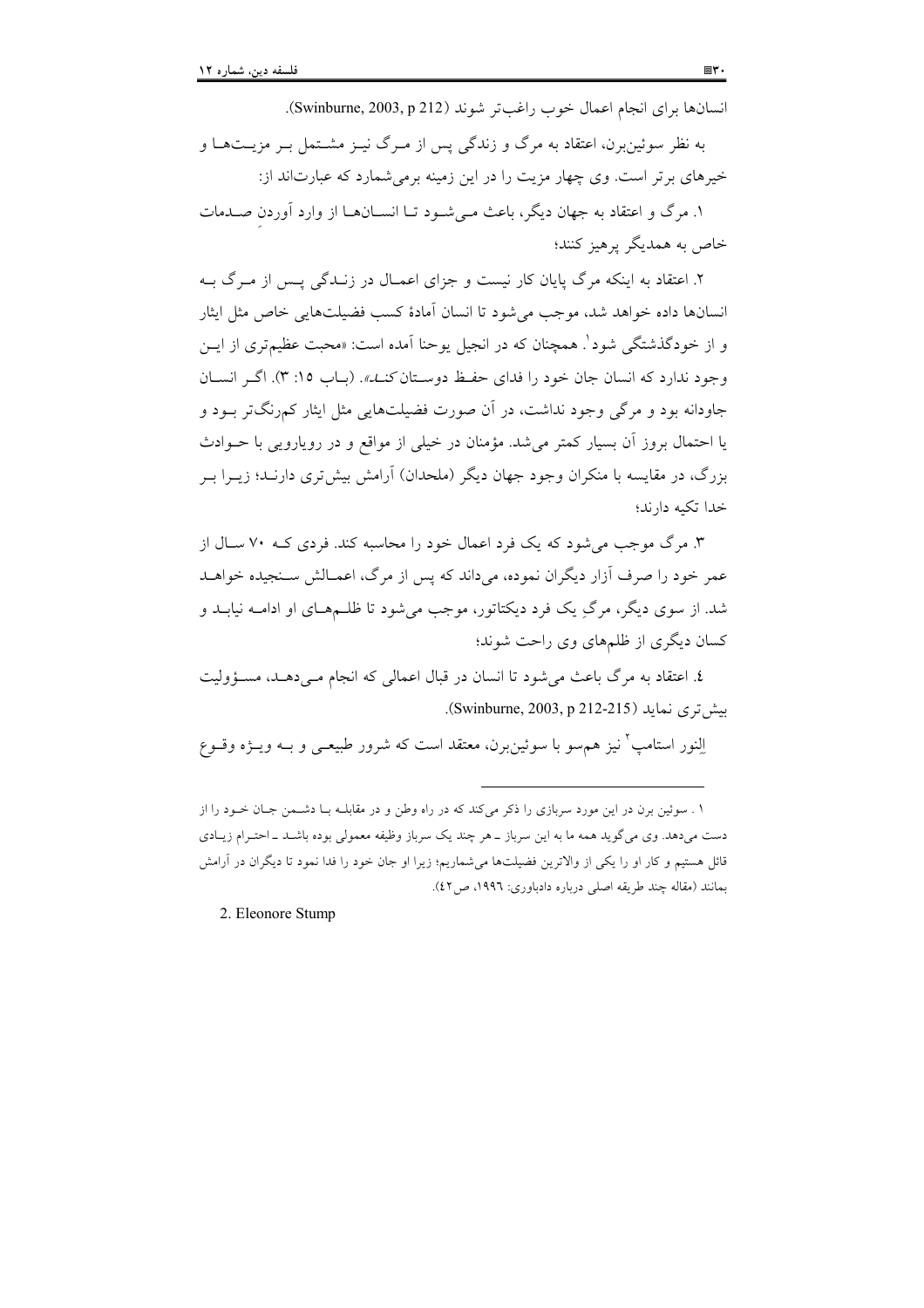مرگ دارای مزیتی خاص برای انسان است؛ به این ترتیب کـه مـرگ موجـب مـی شـود تـا زودگذر بودن امور دنیوی برای انسان اَشکارتر شود و از ســوی دیگــر موجـب فروتنــی او می گردد:

شرور طبیعی ــ همان رنج بردن از بیماریها و… به ویژه وقوع مرگ ــ ، رضامندی و تکبــر را از انسان باز می ستاند و باعث فروتنی او گشته و ضعیف بودن انسان را به او می نمایاند و از دیگر سو، ناپایداری لذات زودگذر را نشان می دهد (Stump, 1985, p 392).

اعتقاد به اینکه مرگ پایان کار نیست و بر آن مزایایی نیز مترتب اسـت، اعتقــاد درسـتی است که سوئینبرن نیز به اَن اذعان دارد و میتوان دیـدگاه وی را در ایــن زمینــه صــحیح دانست و هم سو با سوئين برن گفت كه مرگ في نفسه شر نيست.

## ديدگاه سوئين برن دربارهٔ رنج حيوانات

از جمله ساکنان اصلی کرهٔ خاکی در کنار انسانها، حیوانات هستند که بـرای خـود حـق و حقوقي دارند و انسان هرگز حق اَزار اَنها را ندارد. ورودِ درد و رنج در کرهٔ خاکي، محدود به انسانها نیست، بلکه حیوانات نیز رنجور میگردند. انسان اندیشهور، وقتـی وقـوع درد و رنج به حیوانات را می بیند، می تواند بـهحـق ایــن پرســش را مطـرح ســازد کــه از چــه رو حیوانات به این رنجها مبتلا می گردند؟ آیا حیوانات مستحق این رنجها هسـتند؟ آیــا شــری که به حیوانات می رسد گزاف<sup>\</sup> نیست؟ سوئین دن از جمله متفکرانی است که به این مسئله یرداخته است. جان هیک می گوید: «از جمله نقاط تحسین برانگیز دیدگاههـای سـوئین بـرن این است که وی خیلی بیش تر از دیگر طرفداران دادباوری، به مسئلهٔ رنج حیوانــات توجــه داشته و كراراً بر آن تأكيد نموده است» (Hick, 2000, p 60). بهتر است اشـكال مربـوط بـه ورود درد و رنج بر حیوانات را از زبان ویلیام رو بیان کنیم:

فرض کنید در جنگلی دور دست در اثر صاعقه، درخت خشبکی شیعلهور می شیود و منجر به اتش سوزی در جنگل می گردد. بچه اَهویی در محاصـرهٔ شـعلههـای اَتـش دچـار سوختگي مي شود و پس از تحمل چند روز عــذاب و رنــج ناشــي از جراحــاتِ ســوختگي

1. pointless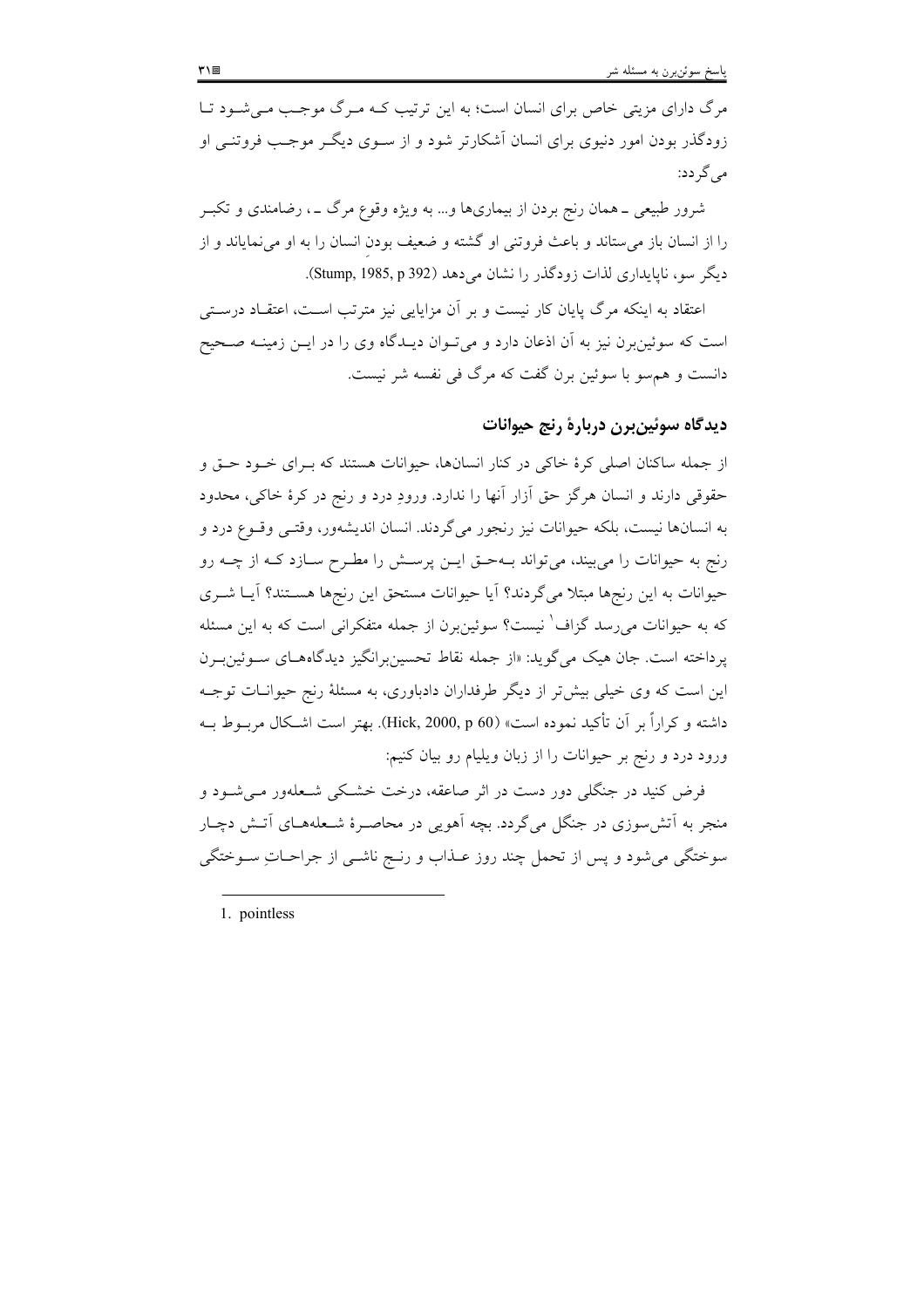می میرد. تا آنجا که ما می توانیم بفهمیم، آن رنج شدیدی که به بچه اَهو می ِرسد، [یک ِرنج] گزاف است (Rowe, 1996, p 4).

ویلیام رو می گوید به من نشان دهید که کدام خیر برتری در ورای ورود رنج بـر بچـه آهو وجود دارد که برای حصول آن خیر برتر، اجازهٔ ورود این رنج جانکاه بر بچه آهو داده شده است؟ و یا با وارد آمدن این رنج، راه بر کدام شر بدتر یا مساوی بسته شـده اسـت؟ وی میگوید موجودی که خداباوران، قادر مطلق و خیر محض می خوانندش، می توانست از ورود این رنج بر بچه اَهو جلوگیری کند و یا دست کم پس از اَنکه بچه اَهو گرفتار رنج شد، مدت رنج بردن او را می کاست؛ به این شکل کـه مـی توانسـت او را زودتـر بمیرانـد  $(Rowe, 1996, p4)$ 

به عقيدهٔ سوئين برن حيوانات در سطحي پايين تر از مرتبهٔ انسانها قـرار دارنــد و درجــهٔ آگاهی آنها نیز در رابطه با همدیگر فرق می کند و انسانها حق آزار آنها را ندارند و اقدام به این کار خود یک شر است (Swinburne, 2003, p 92). وی می گوید بروز شرور طبیعی در حیوانات نیز همانطور که در انسانها احساسات ارزشمندی برمبی|نگیخـت، احساســاتی از آن دست را بر می|نگیزاند؛ مثلاً شیری را در نظر بگیرید که زخم شدیدی برداشته است امــا همچنان برای زنده ماندن، شجاعانه تلاش میکند و نیز گــوزنی را در نظـر بگیریــد کــه در معرض شکار شدن به دست شیرها است، اما شـجاعت فـرار کـردن بـه دسـت مـی آورد و میگریزد، نه آنکه در جای خود لرزان بماند. خیلی مواقع مـیبینـیم کـه گـوزن٥هـا خـود را طعمهای برای حیوانات شکارچی قرار میدهند تا از این طریق آنها را از فرزندان خــود دور کنند و در میان پرندگان نیز شاهد چنین مواردی هستیم (Swinburne, 2003, p 171-173). اینها نمونههایی از بروز احساسات ارزشمند در خود این حیوانی است که در معـرض رنـج قرار دارد، اما در مورد حیوانات دیگری که نـاظر رنـج بـردن حیوانـات دیگـر هسـتند نیـز احساسات آشکار می شوند؛ مثلاً همان مثال آتش سوزی را در نظر بگیرید. برخبی حیوانــات والدین خود را در آتش سوزی از دست می دهند ولی حیوانات دیگر آن فرزنـدان را تحـت حمایت خود قرار میدهند و در برخی مـوارد از آنهـا در برابـر حیوانـات دیگـر محافظـت می کنند. از سوی دیگر، بچه آهویی که والدینش را از دست داده است می تواند با شــجاعت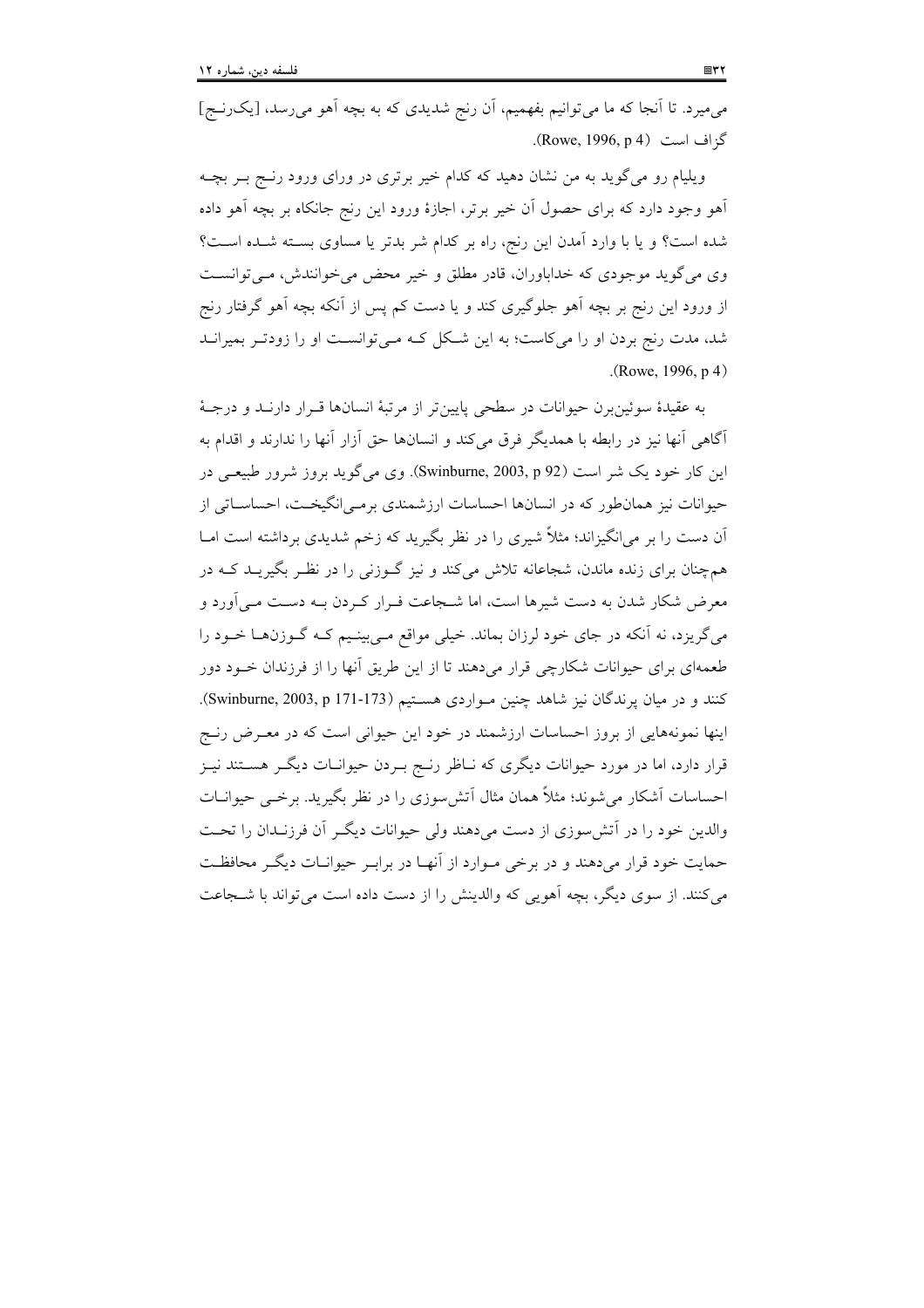برای زنـده مانـدن خـود، بـا مشـكلات بجنگـد (Swinburne, 2003, p 171-173). از نظـر سوئینبرن این قبیل موارد برای حیوانات ناظر، معرفتزایی نیز دارند؛ یعنـی بــه اَزار رســان بودن آتش و خطر جدی|ی که در آن است، معرفت پیدا میکنند و خود و فرزندانشان را از آتش دور نگه می دارند(Swinburne, 2003, p 171-173).

از جمله خیرهایی که از وارد آمدن رنج بر حیوانات به دست می آیـد، حصـول معرفـت برای انسانها است. انسانها در بسیاری از موارد برای آنکه به تـأثیر دارویــی خـاص علــم بیابند داروها را روی حیوانات آزمایش می کنند. وی می گوید هرچنـد انســانهــا بــه لحــاظ اخلاقي، حق انجام چنين اعمالي را ندارند، ولي داشتن يا نداشتن اين حق و بحث راجع به آن، به فلسفه اخلاق مربوط می شود و نکتهای که در بحث ما مـورد توجـه اسـت، حصـول مع فت براي انسان هاست (Swinburne, 2003, p 190).

مارک مالر <sup>۱</sup>، در مقالهای تحت عنوان «حیوانات و مسئلهٔ شر در دادباوریهــای جدیــد»، نقدي را به صورت زير بر سوئينبرن وارد مي كند:

واقعیت این است که آهوها و حیوانات دیگر، توسط غریزهشـان اسـت کـه از آتـش دوری می جویند و ضرورتی ندارد شاهد مرگ و میر گـوزن۱هـا و اَهوهـای دیگـر در اَتـش باشند (Maller, 2009, p 304).

وی در توضیح مطلب می گوید ما در بسیاری از مواقع می بینیم کـه حیوانــات خودشــان نسبت به زلزلهها و دوری از صخرهها آگاهند، بدون آنکه قبلاً رنج کشیدن حیوانــات دیگــر را دیده باشند. وی در این زمینه به نتایج مطالعهٔ رفتارهایی که حیوانات اهلی از خود نشـان مي دهند، استناد مي كند (). وي مي گويد با سخن سوئينبرن درباره كسب معرفت انســانهــا از حوادث ــ که چه به انسانهای دیگر وارد می اَید و چه برای حیوانات وقــوع مــی،یابنــد ــ موافق است اما سخن سوئینبرن را در مورد خودِ حیوانات نمیپذیرد؛ زیرا حیوانـات، بــاور و عقيده ندارند و از اين رو نمـي تواننـد حـوادث را بسـنجند و معـاني متعـالي اي همچـون شجاعت , ا از آنها در بابند (Maller, 2009, p 304-305).

1. Mark Maller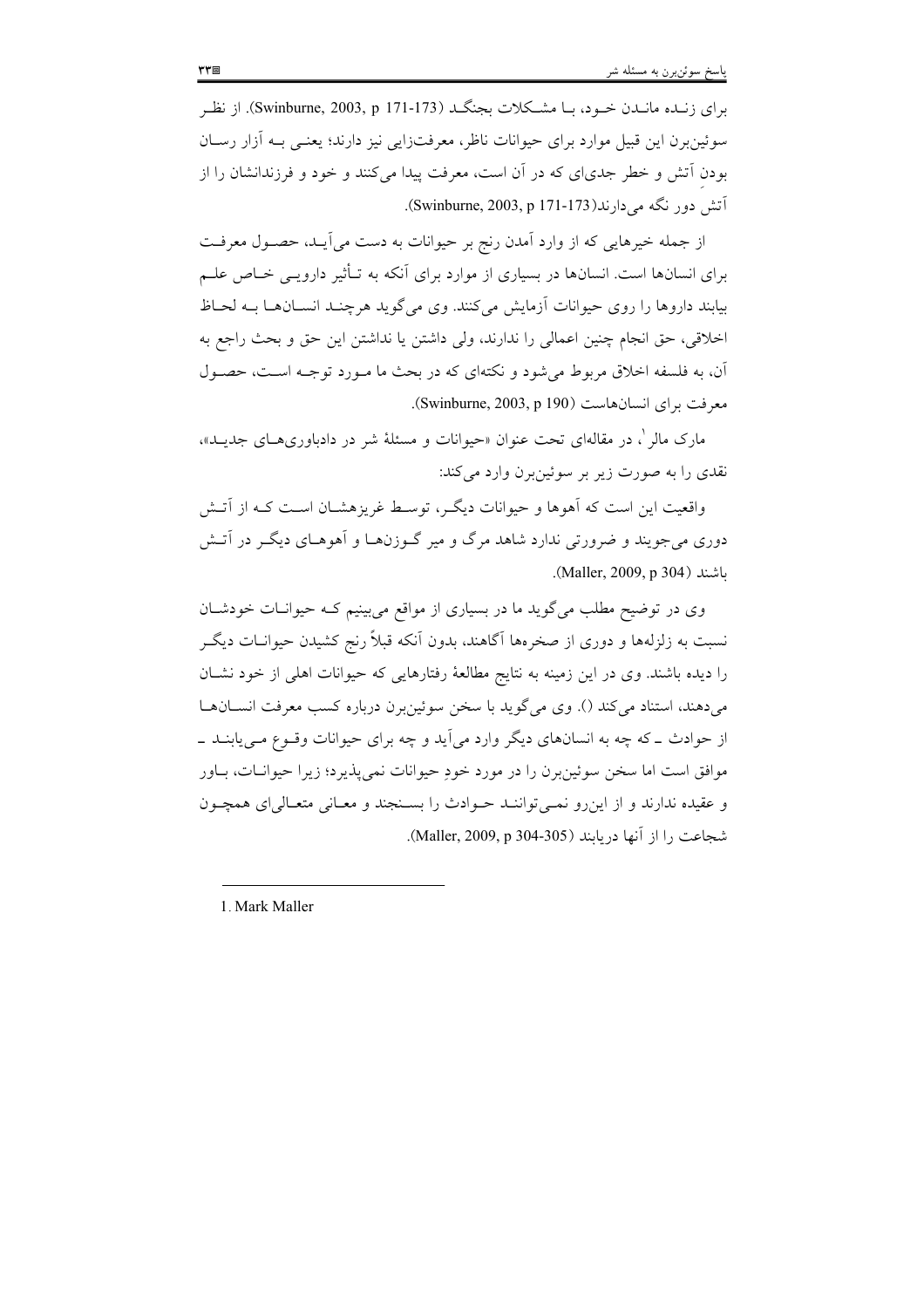جان هیک نیز اشکال مشابهی بر سوئین برن مطرح کرده، میگوید سوئین برن، حالتها و تواناییهای درونی و ذهنی یک انسان را به حیوانی مثل یک شیر بازمیتاباند، اما این غریزهٔ شیر است که آن را به تلاش برای ادامه حیات خود وامیدارد؛ در مورد گـوزن و حیوانـات دیگر نیز همین طور است. جـان هیـک نیـز همچـون مـالر، سـخنان سـوئین بـرن را دربـارهٔ علمآموزی انسانها از وقوع حوادث بر انسانهای دیگر و حیوانـات درسـت مـی دانــد امــا علمآموزي برخي حيوانات از حيوانات ديگر را نمي يذيرد (Hick, 2000, p 60-61).

#### نتيجه

سوئینبرن در مقام فیلسوفی خداباور، دلمشغول مسئلهٔ مهم و دیرپای شر است و میکوشـد تا بدان پاسخ دهد. بنابراین وی، در قبال شرور اخلاقی و طبیعی، با توسـل بـه دادبـاوری و دفاعیه سه پاسخ ارایه میدهد که عبارتاند از: ۱. دادباوری مبتنـی بـر خیرهـای برتـر \_بـا تقریری که خودش ارایه میدهد؛ ۲. روایت زیبایی شناسانه از وقوع شرور؛ ۳. برهـان مبتنــی بر معرفت. دیدگاه وی در زمینه شر اخلاقی پذیرفتنی است، امـا پاسـخهـایی کـه در بـاب شرور طبیعی ارایه داده، ناتمام می نماید و خدشهدار است. مسئلهٔ دیرینه اما همچنان پویسای شر، باز هم نیازمند بازبینی و ارایه راهحلی نو است تـا از اشـکال۱عـای وارد بـر آنهاییراسـته گر دد.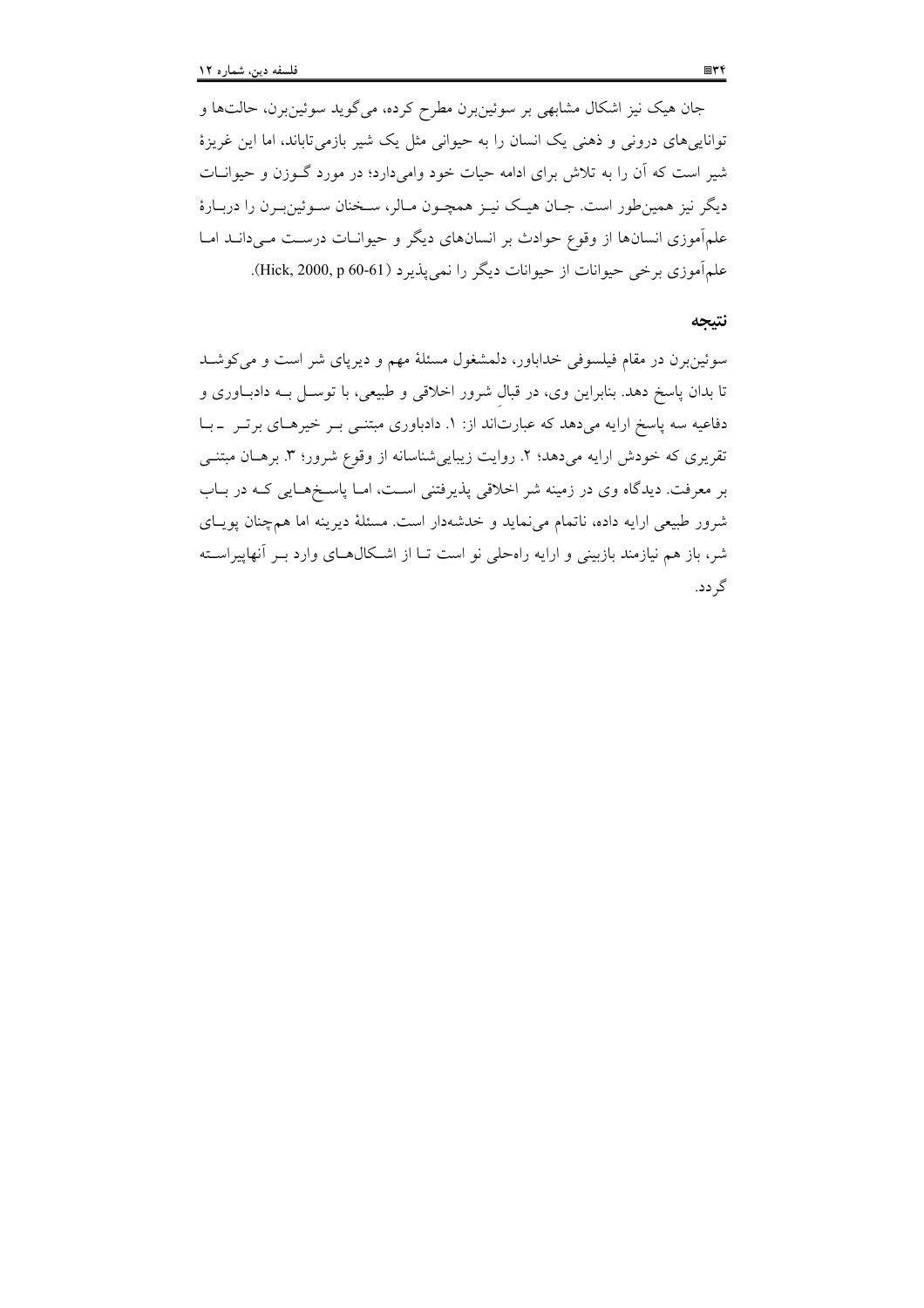#### منابع

- ١. الاسد آبادي، ابوالحسن عبـدالجبار (١٩٦٠)، *المغنـي فـي ابـواب التوحيـد و العـدل*، حققـه ابوالعلاء عفيفي، بيجا: مطبعه دارالكتب.
- ۲. السبزواري، ملاهادي (١٤١٦)، *شرح المنظومه*، علَّقَ عليه حســن حســن زادهٔ آملــي، الجـزء الثاني، ط١، قم: نشر ناب.
- ٣. الشيرازي، صدرالدين محمد (١٤١٠)، *الحكمه المتعاليه في اسفار الاربعه*، بيروت: دارالتراث العربي.
- ٤. سلطاني، ابراهيم و نراقي، احمد (١٣٨٤)،كلام فلسفي(مجم*وعه مقالات*)، تهران: انتشــارات صد اط.
- ه. سوئين برن، ريچارد (١٣٨١)، *أيا خدايي هست؟*، ترجمــه محمــد جــاودان، قــم: انتشــارات دانشگاه مفىد.
- ٦. \_\_\_\_\_\_\_\_\_\_\_\_\_\_\_\_\_\_\_\_(١٣٨٧)، *مسئلة شر،* ترجمه محمود يوسف ثاني، كتاب مـاه ديــن، شــماره دی ماه.

- 10. Alston, William (1996), The inductive argument from evil and the human cognitive condition in Daniel Howard-Snyder (ed) The evidential argument from evil, Indiana University press.
- 11. Everitt, Nicholas (2004) Nonexistence of God. Rutledge.
- 12. Hick, John (2000), Review of Richard Swinburne, providence and the problem of evil international journal for philosophy of religion 47: 57-62.
- 13. Hume, David (2007), Dialogues concerning natural religion and other writings Edited by Dorothy Coleman, Cambridge University press.
- 14. Kung, Hans (1976), On being a Christian, trans. E. Quinn, Garden city, NY; Doubleday.
- 15. (1989), Christianity and Chinnese religions. Newyork: Doubleday.